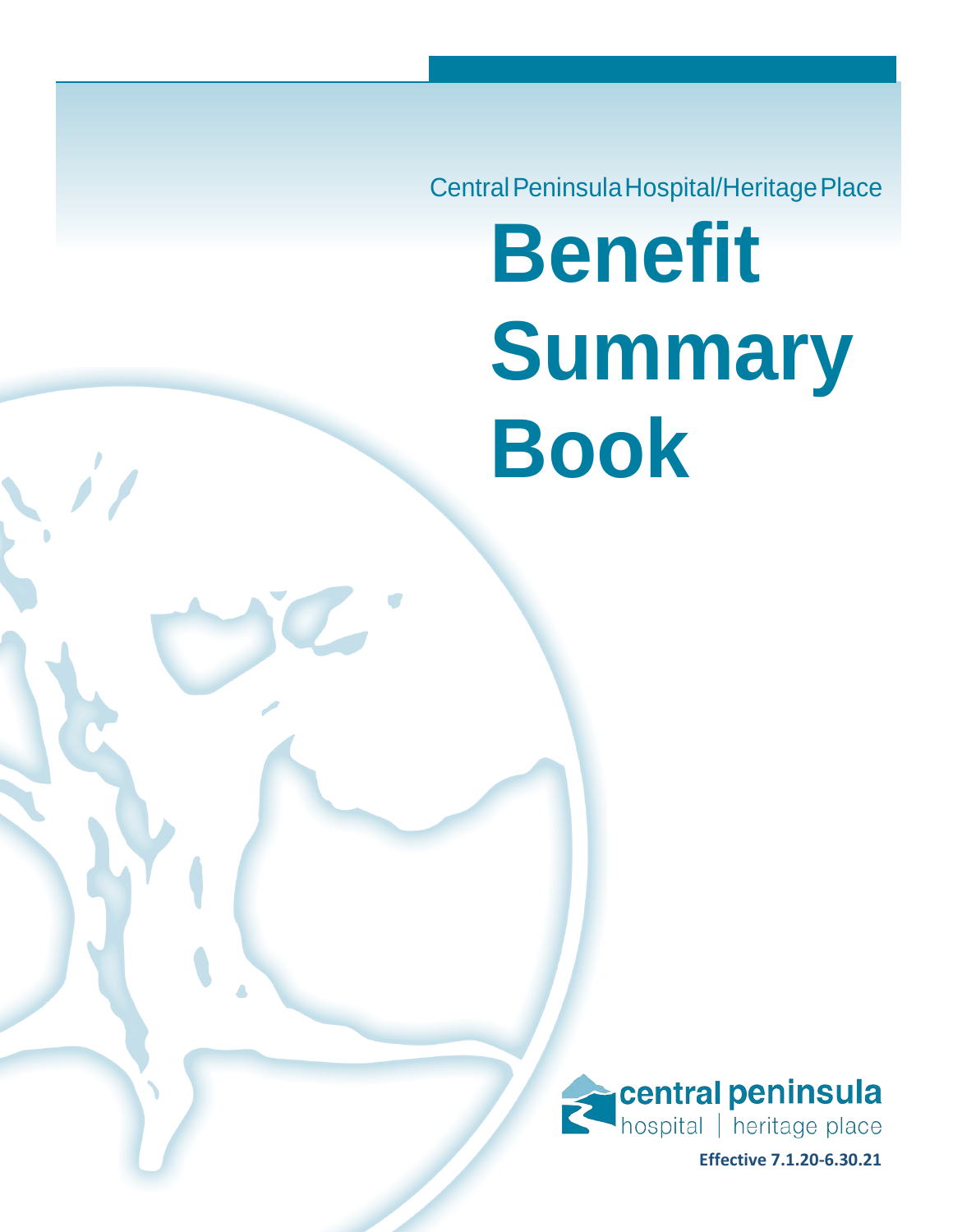# **Your Benefit Choices**

**Central Peninsula Hospital offers employees a comprehensive benefits package. Employees may choose to participate in the following benefit plans and programs:**

- Medical, Dental, Vision, and Prescription
- Flexible Spending Accounts (FSA)
- Health Reimbursement Arranges (HRA)
- Retirement Plan
- Life and Accidental Death & Dismemberment (AD&D)
- Insurance
- Short Disability Plan
- Long Term Disability Plan
- Consolidated Leave
- Educational Assistance
- **•** Employee Assistance Program (EAP)



The CPH benefits program gives you choices about the benefits and coverage amounts that are right for you. This summary highlights some of the main features of your benefits package so that you can make informed decisions about your coverage.

Remember we are here to help! Contact Human Resources regarding any questions you may have about the information contained in this booklet.

We will be happy to assist you!

This summary provides a brief summary of benefits available for CPH Employees. It does not contain all of the details, rules and limitations. For additional information, refer to the summary plan descriptions and official plan documents which govern these programs. In the event that the content of this brochure or any oral representation made by any person regarding the plans conflicts with or is inconsistent with the provisions of the plan documents, the provisions of the plan documents are controlling. Your enrollment in CPH benefits is subject to all limitations of the plans, including any pre-existing conditions exclusions, waiting periods and at-work requirements. CPH reserves the right to amend, modify, or terminate any of the plans, policies or procedures (in whole or in part) at any time without notice.

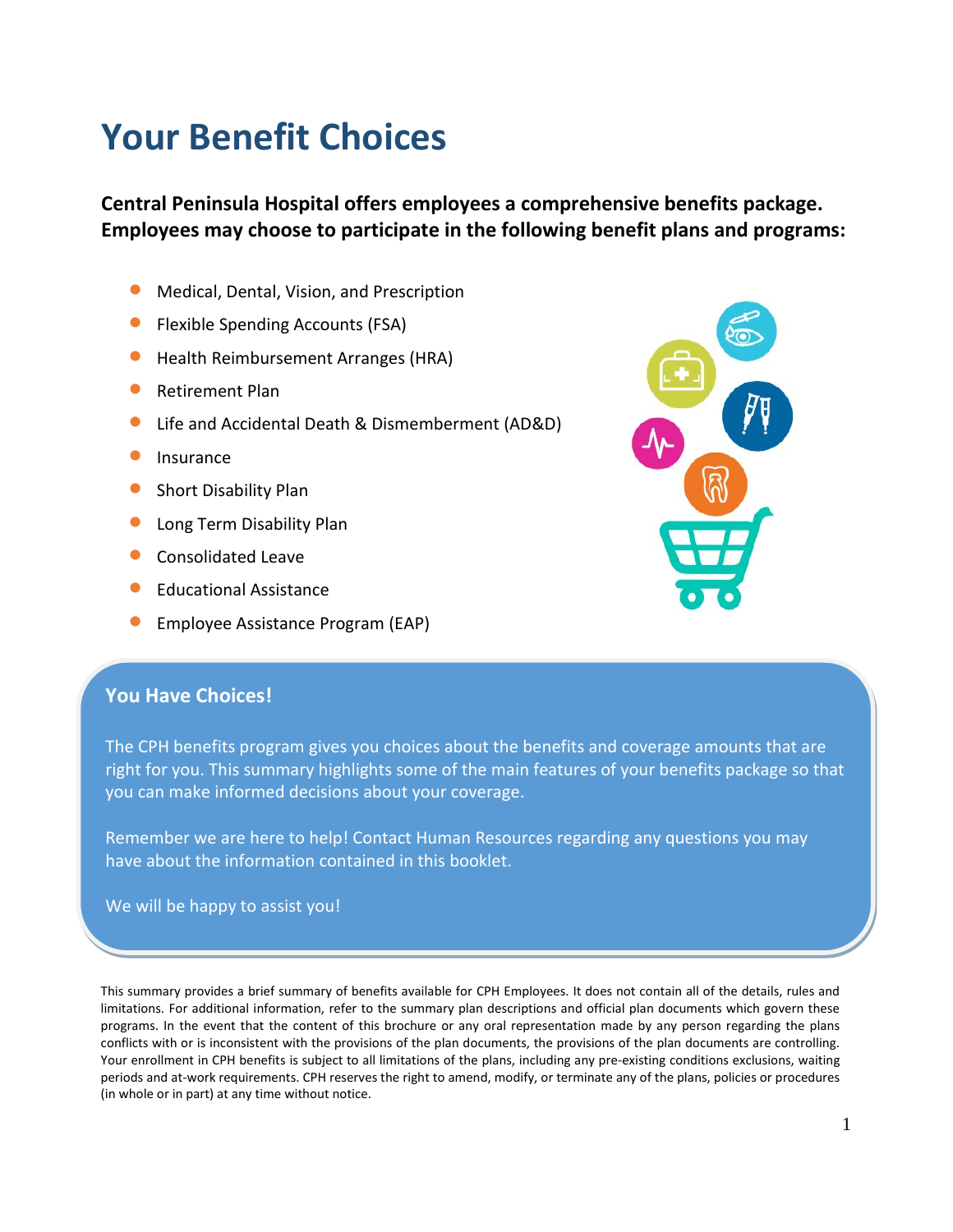# **CPH Benefit Summary Table of Contents**

<span id="page-2-0"></span>

| Life and Accidental Death & Dismemberment (AD&D) Insurance  23 |  |
|----------------------------------------------------------------|--|
|                                                                |  |
|                                                                |  |
|                                                                |  |
|                                                                |  |
|                                                                |  |
|                                                                |  |
|                                                                |  |
|                                                                |  |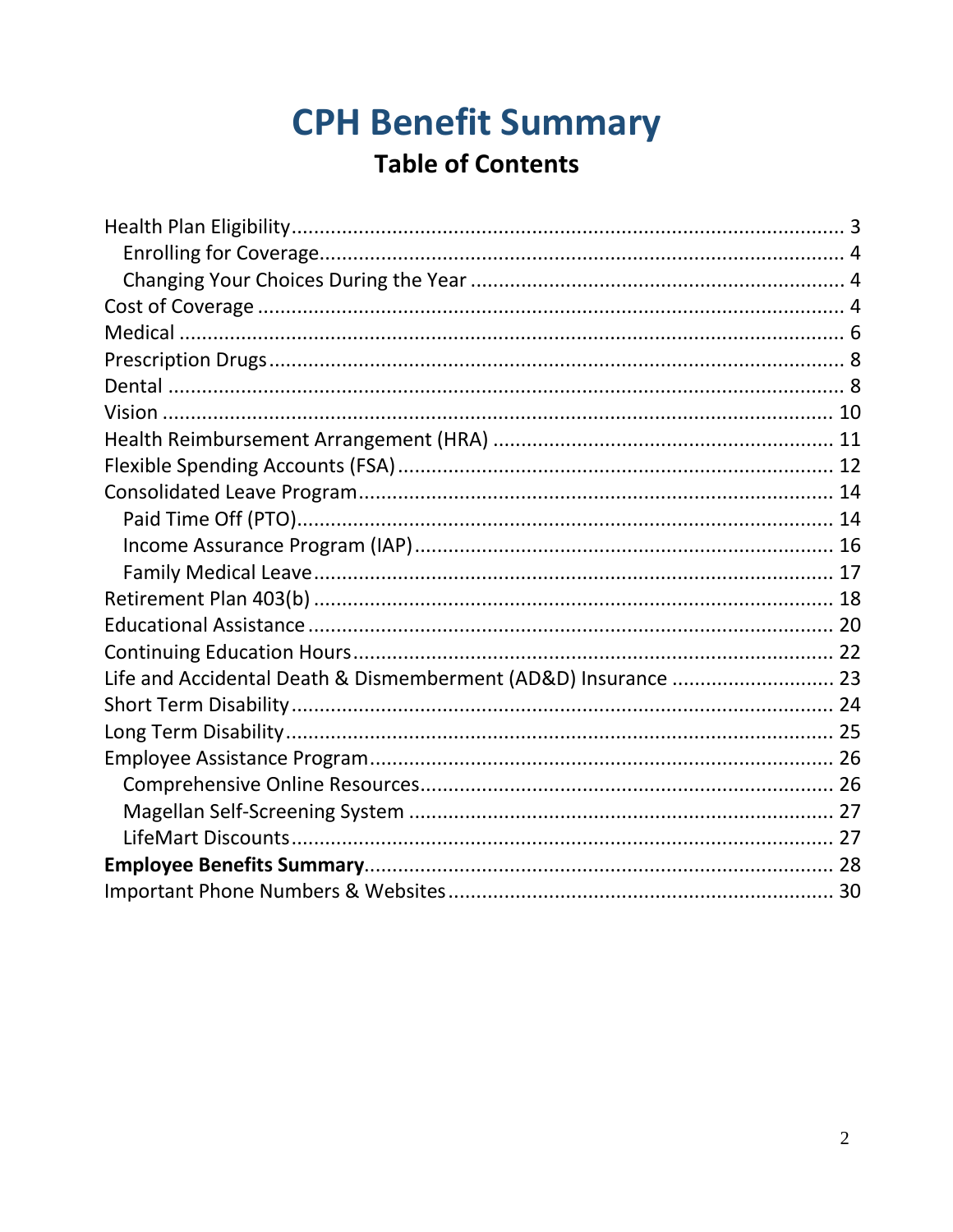## **Health Plan Eligibility**

Eligibility for benefits occurs on the 1st of the month following 30 days of employment. Employees, who experience a status change into an eligible status type following their initial 30 days of employment, will be eligible on the 1st of the month following 30 days of the status change.

Benefit coverage ends on the last day of the month in which separation from employment occurs or if your status changes to per diem. You or your dependents may be eligible for COBRA coverage. Please contact Human Resources for details.

### **The following employee types are eligible to enroll in benefits:**

- **Full Time:** Employees whose scheduled status hours are a minimum of 72 hours per pay period.
- **Part Time:** Employees whose scheduled status hours are a minimum of 32 hours per pay period.

**ACA Full Time Definition:** In accordance with the Affordable Care Act (ACA), employees who average at least 130 hours per month will be considered full-time. Actual hours worked will be reviewed at the following items to determine eligibility:

- Per Diem employees who have reached their one-year anniversary.
- A 12 month "look back" period of 5/1-4/30 will occur each year for all employees to determine eligibility for the period of 7/1-6/30 of the next year.

If an employee has averaged at least 130 hours during either of the period identified, they will be eligible to participate in the health plan at Level 1 premium rates. Per Diem employees who meet this requirements will be offered the following choice:

- CPH health insurance coverage effective the 1st day of the second calendar month following the end of their first year (at Level 1 rates) or at open enrollment (July 1) if they qualify at that time; or
- The additional earnings in lieu of benefits normally afforded Per Diem employees.



3

As an eligible employee, you may enroll your eligible dependents in many of the plans.

#### **Eligible dependents are:**

- Your Legal Spouse
- Unmarried dependent child under the age of 26 This includes a stepchild, legally adopted child, child placed for adoption with the employee or child who has been placed under the legal guardianship of the employee.
- <span id="page-3-0"></span>• Children over the age of 26 who are unable to support him or herself because of a mental or physical disability. Proof of a mental or physical disability must be approved by the claims administrator.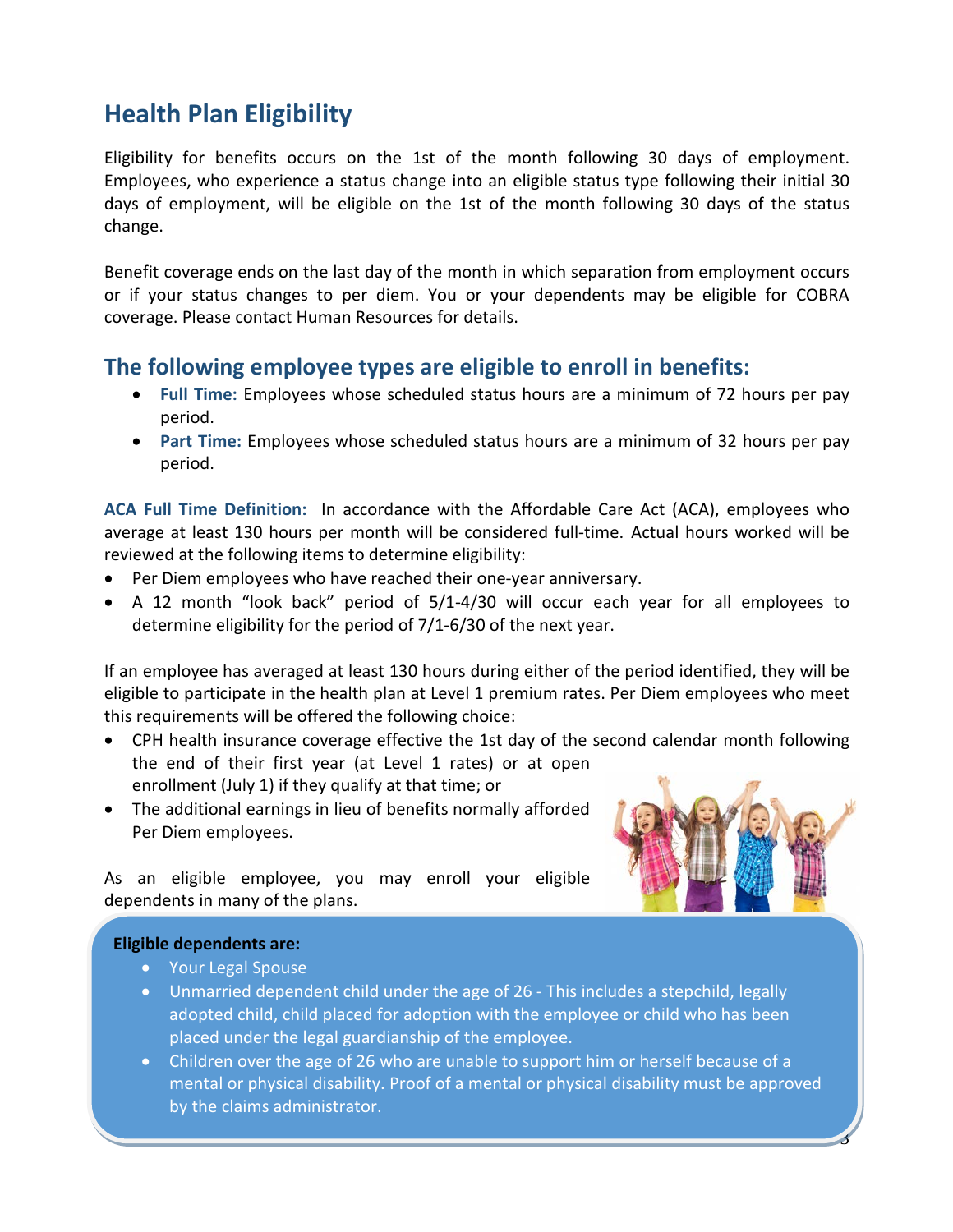## **Enrolling for Coverage**

If you are a new employee or have recently transferred to full or part time, you will be notified by Human Resources prior to the month your insurance would become effective advising you of your eligibility. You'll need to stop by Human Resources to fill out a few simple forms in order to complete the enrollment process.

If you are currently enrolled, you may change your elections only during the open enrollment period which occurs in May and June each year, unless you have a qualified family status change during the year.

### <span id="page-4-0"></span>**Changing Your Choices During the Year**

The benefit choices you make are in effect from July 1 – June 30. You may make changes during the year only if you have a qualified family status change or if it is during the open enrollment period in June. Qualified family status changes may include:

- Marriage or divorce
- Death of a spouse or dependent
- Birth or adoption of a child or addition of a dependent
- Loss of eligibility of a dependent child
- Loss of coverage outside of CPH



You must enroll within 60 days of a qualified family status change, birth, adoption, or placement for adoption to update your personal information and benefit selections. You will have 90 days from the date of the qualifying event to provide the supporting documents (birth certificate, marriage certificate, divorce decree, etc.) to Human Resources. Any benefit changes you want to make during the year must be consistent with the type of qualified family status change you have. If you miss

the deadline, you must wait until the next annual enrollment period to make a change.

## <span id="page-4-1"></span>**Cost of Coverage**

Benefits are a big part of your total pay, and they can be expensive. CPH pays most of the cost (85% for Level 1 and 70% of the premium for Level 2 on the Redoubt plan, 85% for Level 1 and 70% for Level 2 on the Denali plan) to provide coverage for employees and their families.

You will have the option of choosing between the two medical plans, the Denali Plan and the Redoubt Plan, at the time of enrollment. The Redoubt Plan offers a good level of coverage, at a reduced employee contribution rate. Employees who want a higher level of coverage have the option to purchase the Denali Plan at a higher employee contribution rate.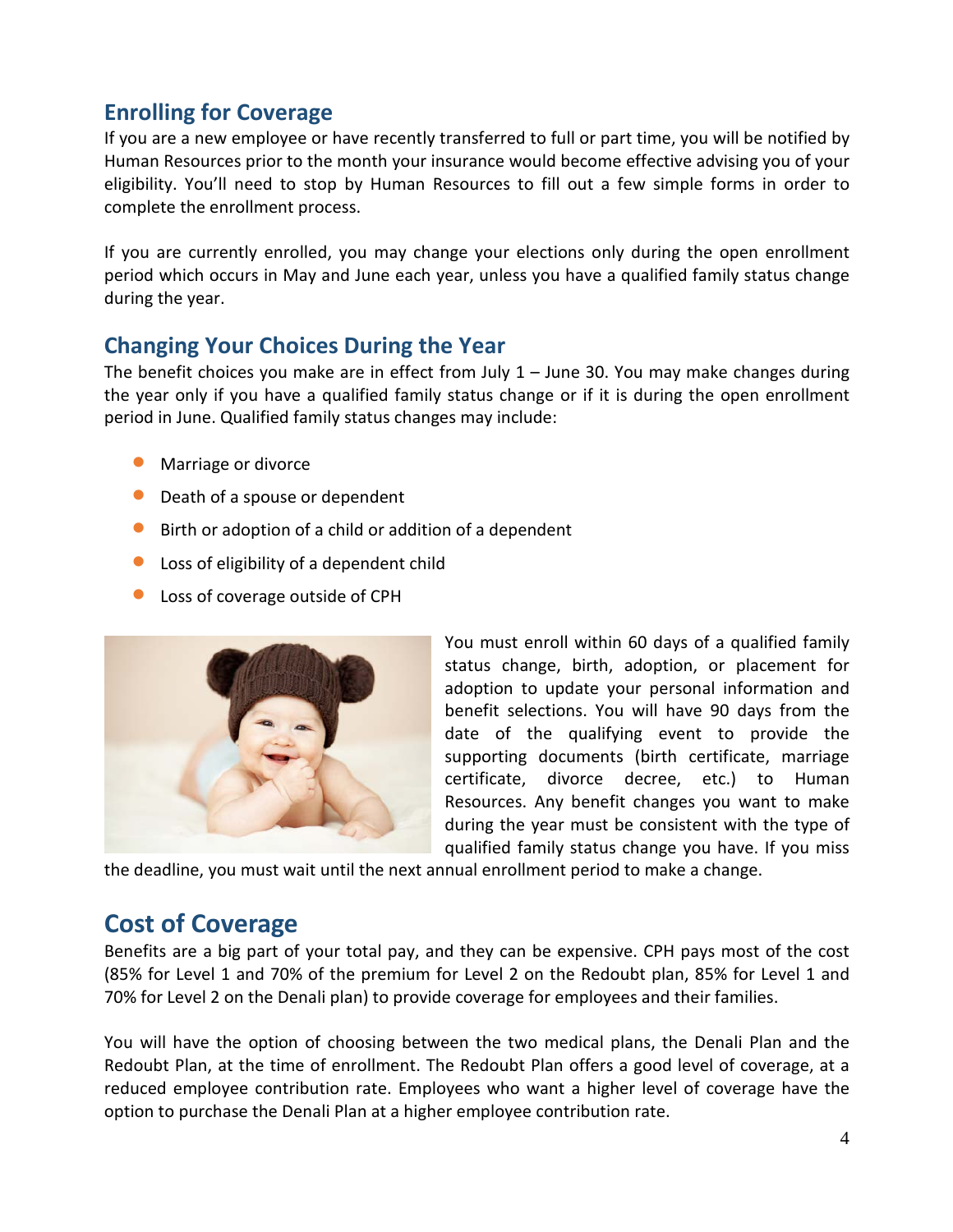Below are the current monthly rates for the health care plan, this includes health, vision, dental, and prescription coverage.

|                             | Denali Plan        |                                        |                    |                             | <b>Redoubt Plan</b> |                             |                    |                             |
|-----------------------------|--------------------|----------------------------------------|--------------------|-----------------------------|---------------------|-----------------------------|--------------------|-----------------------------|
|                             |                    | Level I (15%)<br><b>Level II (30%)</b> |                    | Level I (15%)               |                     | <b>Level II (30%)</b>       |                    |                             |
| <b>Coverage Type</b>        | Monthly<br>Premium | <b>Bi-Weekly</b><br>Premium            | Monthly<br>Premium | <b>Bi-Weekly</b><br>Premium | Monthly<br>Premium  | <b>Bi-Weekly</b><br>Premium | Monthly<br>Premium | <b>Bi-Weekly</b><br>Premium |
| Employee                    | \$305.16           | \$152.58                               | \$610.32           | \$305.16                    | \$139.68            | \$69.84                     | \$279.36           | \$139.68                    |
| Employee &<br><b>Spouse</b> | \$629.38           | \$314.69                               | \$1,258.75         | \$629.39                    | \$288.12            | \$144.06                    | \$576.24           | \$288.12                    |
| Employee &<br>Children      | \$590.48           | \$295.24                               | \$1,180.97         | \$590.48                    | \$270.30            | \$135.15                    | \$540.60           | \$270.30                    |
| Employee &<br>Family        | \$929.98           | \$464.99                               | \$1,859.95         | \$929.98                    | \$425.73            | \$212.87                    | \$851.47           | \$425.73                    |

### **Monthly Health Insurance Premium Rates July 1, 2020 - June 30, 2021**

#### **Please Note:**

- Your premium contributions are taken out of your paycheck on a pre-tax basis as part of the Section 125 Premium Conversion Plan. Therefore, once you make your enrollment election for coverage you will not be allowed to change that election until the next Open Enrollment period, unless you have a qualifying change in family status.
- <span id="page-5-0"></span>• Premium contributions are deducted on a pre-tax basis. If you would like to request after-tax deductions, please contact HR to complete the necessary paperwork.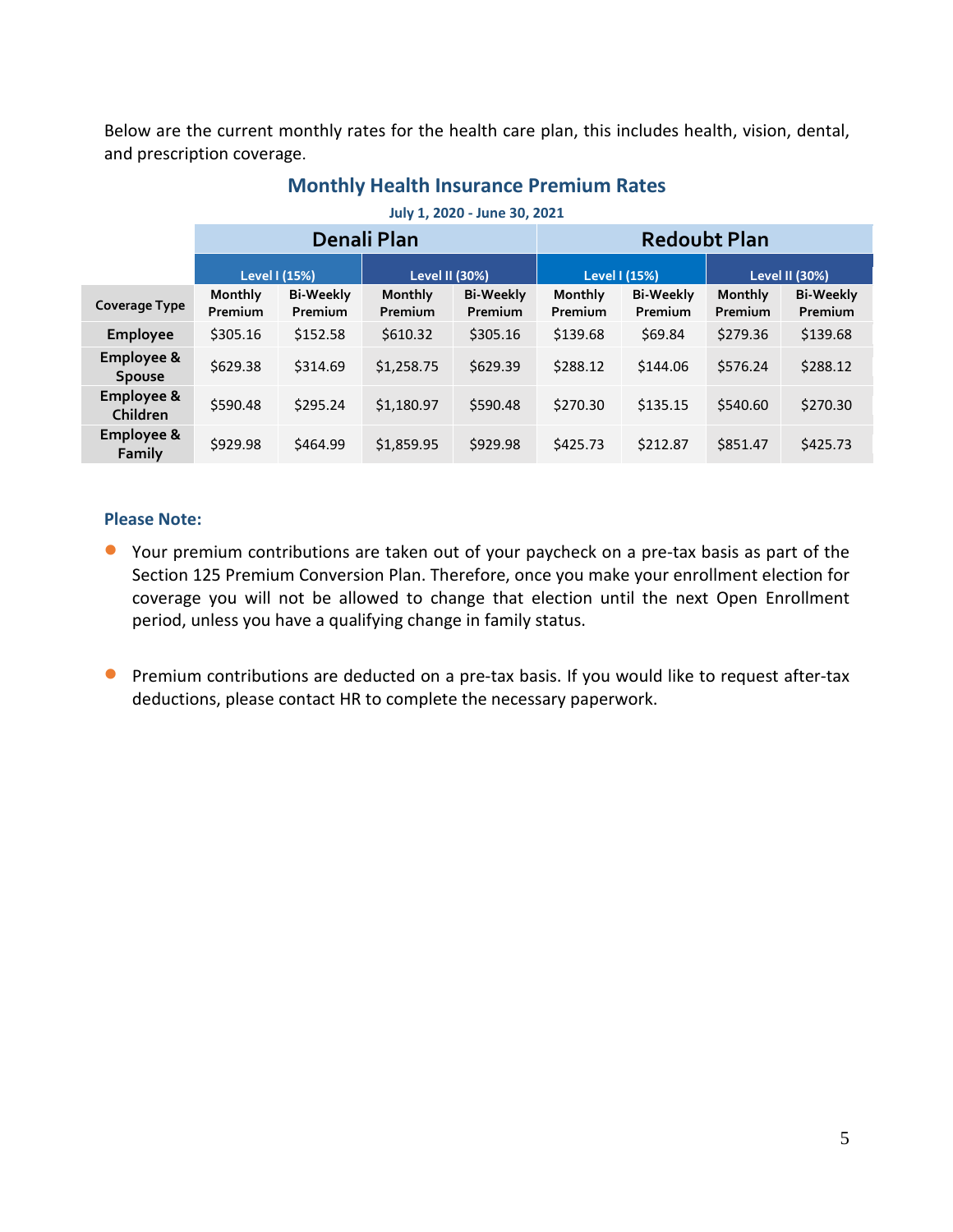## **Medical**

Central Peninsula Hospital self-insures our health care plan. This means that we assume all of the financial risk for providing health care benefits, rather than paying an insurance company to assume this risk. Moda Health is the claims administrator for our medical, vision, dental and prescription drug plans. The main goal of this plan is to provide a high level of coverage for employees and their families as well as reduce costs.

**Value Based Plan Features:** Effective July 1, 2018 we introduced Value Based Plan features. These included reduced deductibles for Value Based network providers, \$10 copay for Value Based Primary Care Provider's consultation charge, not subject to the deductible and \$2 copay for value tier prescriptions.

#### **How it works:**

Certain providers, referred to as Value Based Providers, have agreed to coordinate care for our participants. To make it easier for you to use these providers we are reducing the deductible.

- For the **Denali Plan**, services received at Value Based providers will accumulate to a lesser \$1,000 deductible for individuals and \$2,000 for families.
- For the **Redoubt Plan**, services received at a Value Based provider will accumulate to a lesser \$2,000 deductible for individuals and \$4,000 for families.

We are also offering a \$10 copay if you use a Value Based Primary Care Provider recognized by Moda. Your deductible is waived at Value Based Primary Care Providers for the physician's consultation charge.

We also want to encourage you to use providers in the PPO network. The Plan will pay Non-PPO Providers at 60% of allowable charges, instead of 80%.

CPH and Moda are continuing to work together to develop the Value Based Provider network over the coming year. To find a list of Providers, log in to your myModa account or search the Find Care tool at www.modahealth.com. You can also contact CPH Human Resources or Moda Customer Service to inquire about the current list of Value Based Providers.

|                                                    | <b>Summary of Medical Benefits</b> |                                    |  |  |
|----------------------------------------------------|------------------------------------|------------------------------------|--|--|
|                                                    | <b>Denali Plan</b>                 | <b>Redoubt Plan</b>                |  |  |
| <b>Deductible</b><br>Individual                    |                                    |                                    |  |  |
| Value Based                                        | \$1,000                            | \$2,000                            |  |  |
| <b>All Other Providers</b>                         | \$1,250                            | \$2,500                            |  |  |
| Family                                             |                                    |                                    |  |  |
| <b>Value Based</b>                                 | \$2,000                            | \$4,000                            |  |  |
| All Other Providers                                | \$2,500                            | \$5,000                            |  |  |
| <b>Percentage Payable</b>                          |                                    |                                    |  |  |
| Central Peninsula Hospital                         | 90%, after deductible              | 90% after deductible               |  |  |
| <b>PPO Network Hospital</b>                        | 80% after deductible, \$250 co-pay | 80% after deductible, \$250 co-pay |  |  |
| Non-PPO Hospital                                   | 60% after deductible, \$250 co-pay | 60% after deductible, \$250 co-pay |  |  |
| <b>Out Patient Physician Services</b>              |                                    |                                    |  |  |
| <b>Value Based Primary Care</b><br><b>Provider</b> | \$10 copay, deductible waived      | \$10 copay, deductible waived      |  |  |
| <b>All Other PPO</b>                               | 80% after deductible is met        | 80% after deductible is met        |  |  |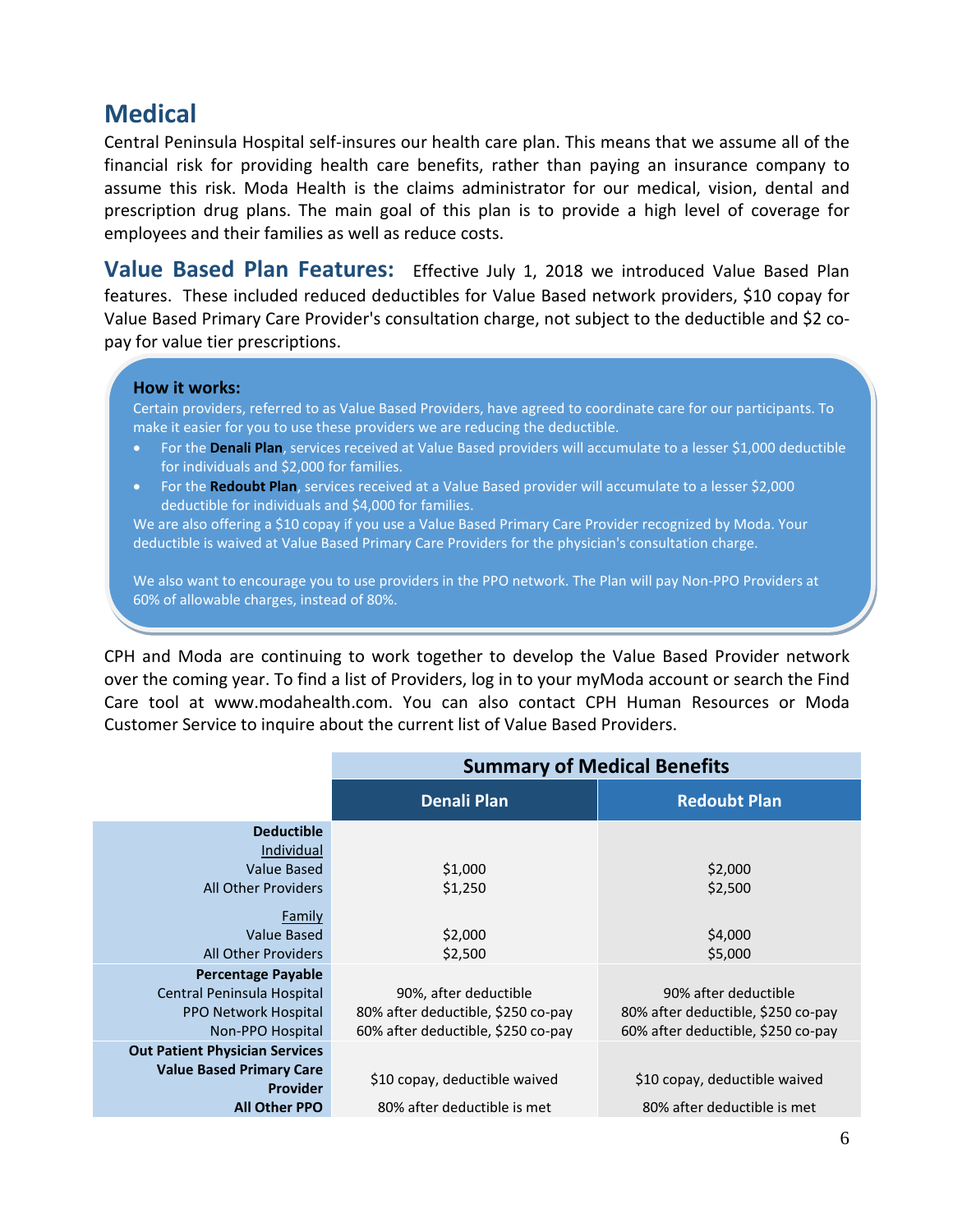|                                                         | <b>Summary of Medical Benefits</b>                                                              |                                                                                                                             |  |  |
|---------------------------------------------------------|-------------------------------------------------------------------------------------------------|-----------------------------------------------------------------------------------------------------------------------------|--|--|
|                                                         | <b>Denali Plan</b>                                                                              | <b>Redoubt Plan</b>                                                                                                         |  |  |
| Non-Participating                                       | 60% after deductible is met                                                                     | 60% after deductible is met                                                                                                 |  |  |
| <b>Maximum Out-of-Pocket</b><br>(including deductible)  |                                                                                                 |                                                                                                                             |  |  |
| Individual                                              | \$3,000                                                                                         | \$4,000                                                                                                                     |  |  |
| Family                                                  | \$6,000                                                                                         | \$8,000                                                                                                                     |  |  |
| <b>Emergency Room Treatment</b>                         | Non-emergency services: \$250 co-pay<br>True emergency services: 90%, subject<br>to deductible. | Non-emergency services: \$250 co-pay<br>True emergency services: 90%, after<br>deductible, subject to out of pocket<br>max. |  |  |
| <b>Chiropractic Visit Limit</b>                         | 12 visits                                                                                       | 12 visits                                                                                                                   |  |  |
| <b>Wellness Visits</b>                                  | 100%, deductible and co-pay waived                                                              | 100%, deductible and co-pay waived                                                                                          |  |  |
| <b>Health Reimbursement</b><br><b>Arrangement (HRA)</b> | \$0                                                                                             | \$500 employer paid                                                                                                         |  |  |

**Note:** The plan does not cover surgeries performed at surgery centers in Alaska unless the surgery center is directly contracted with CPH.

### **Preauthorization:**

All hospital admissions should be preauthorized by you or your attending physician. Failure to preauthorize an admission may result in a reduction of benefits or possible non-payment of the claim. Contact Moda Health to obtain preauthorization of hospital admissions, case management services or medical necessity reviews. They may be reached at 855-232-6886.

### **Identification Cards:**

You will receive an identification card in the mail. If you have misplaced your card or have dependents on your plan that will need additional cards log in to MyModa at [www.modahealth.com t](http://www.modahealth.com/)o order one or contact Human Resources at 907-714-4771.

### **Passport to Health:**

CPH offers the Passport to Health program to employees and their dependents who have been identified with health conditions and who may be able to benefit from in person health coaching. The program is free and voluntary. Participants work with a Moda health coach located in Soldotna. If you are invited into the program, participation incentives may include waiving copays or coinsurance for certain services, although deductibles still apply:

- **•** Office visits
- Generic and preferred brand name medications
- Durable medical equipment
- Medical supplies
- Outpatient physical therapy visits

**For more information regarding services included in the medical plan refer to your Moda Health Plan Booklet available in HR or on the HR page on the intranet.**

Call 1-855-718-1769 to find out more about this program and eligibility for this program.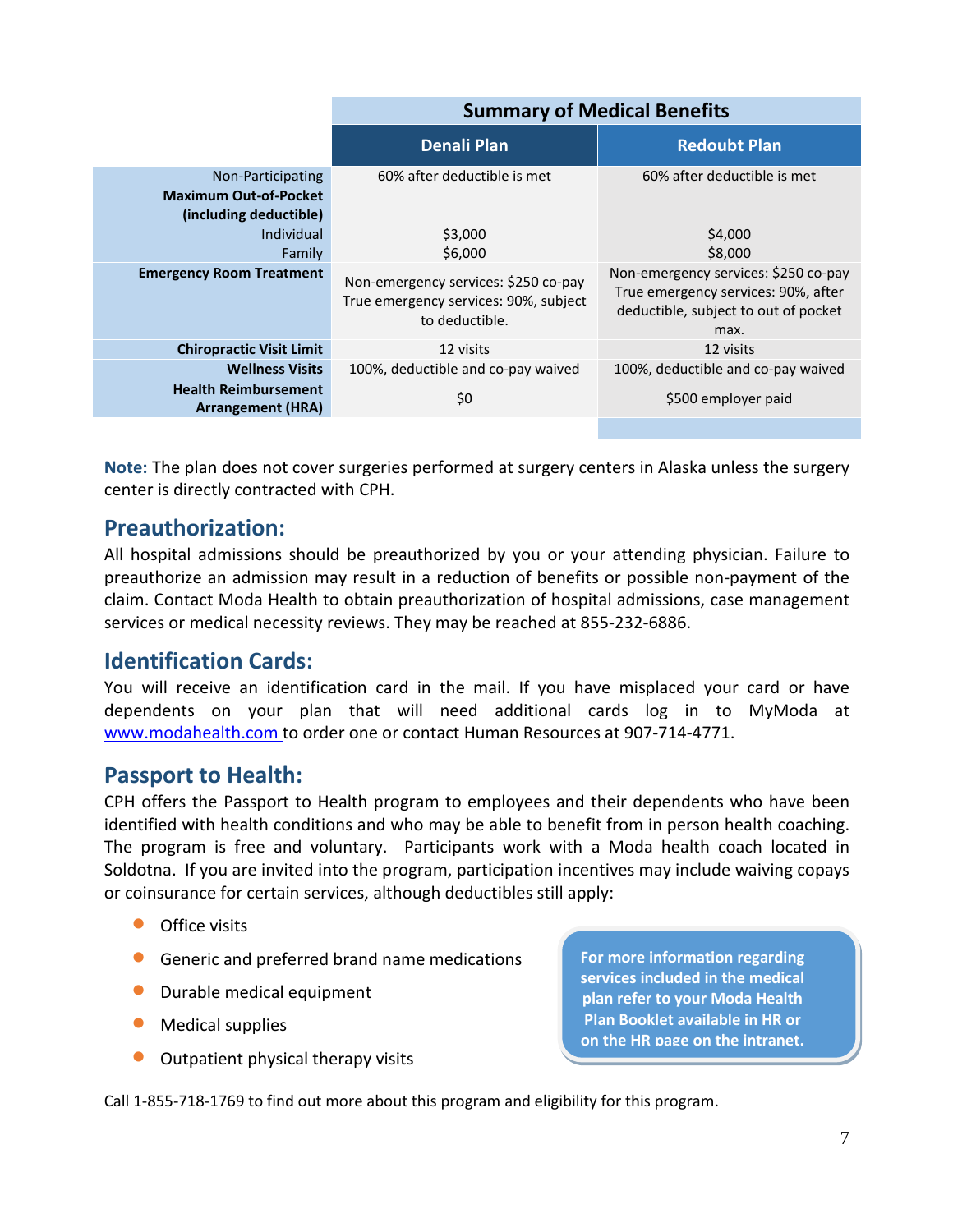## <span id="page-8-0"></span>**Prescription Drugs**

The prescription drug plan for CPH is managed through Moda Health. This plan is designed to help you and your family use clinically appropriate medications and manage the increasing cost of prescription medications.

In order to encourage use of low cost high value medications to treat some chronic conditions, we have included a Value Based prescription tier with a \$2 copay per prescription. The list of Value Based medications is on the Moda website [https://www.modahealth.com/pdfs/rx\\_value\\_tier.pdf,](https://www.modahealth.com/pdfs/rx_value_tier.pdf) in addition to the Human Resources page on the CPH intranet.

|                                            | <b>Summary of Benefits</b>        |
|--------------------------------------------|-----------------------------------|
|                                            | <b>Denali &amp; Redoubt Plans</b> |
| <b>Prescription Drug Copays</b>            |                                   |
| Retail (30 day supply)                     |                                   |
| <b>Value Based</b>                         | \$2                               |
| Generic                                    | \$10                              |
| Formulary Brand (includes high cost        | \$35                              |
| generics)                                  |                                   |
| <b>Non-Formulary Brand</b>                 | \$70                              |
| <b>Specialty Preferred</b>                 | \$150                             |
| <b>Specialty Non-Preferred</b>             | \$300                             |
| Retail (60 or 90 day supply) or Mail order | 2x copay                          |
| <b>Maximum Out-of-Pocket</b>               |                                   |
| Individual                                 | \$3,100                           |
| Family                                     | \$5,700                           |
|                                            |                                   |

**Note:** If a Generic drug equivalent is available and a Covered Person chooses to purchase a Brand Name drug, the Covered Person will be required to pay the Brand Name copayment amount plus the cost difference between the Brand Name drug and the Generic equivalent, unless the Physician's prescription indicates "Dispense as Written" or similar indication.

When you use either option, your claim for benefits will automatically be filed for you with the Claims Administrator.

- If you fail to show your Plan identification card at the pharmacy, or if you use a non-participating pharmacy, you must pay for the cost of the drug and file your claim for reimbursement directly with Moda Health.
- Your reimbursement will be based on the amount the plan would have paid had you used a participating pharmacy.



<span id="page-8-1"></span>To set up the Mail Service Option contact Walgreens Mail Order Pharmacy at (800) 345-1985.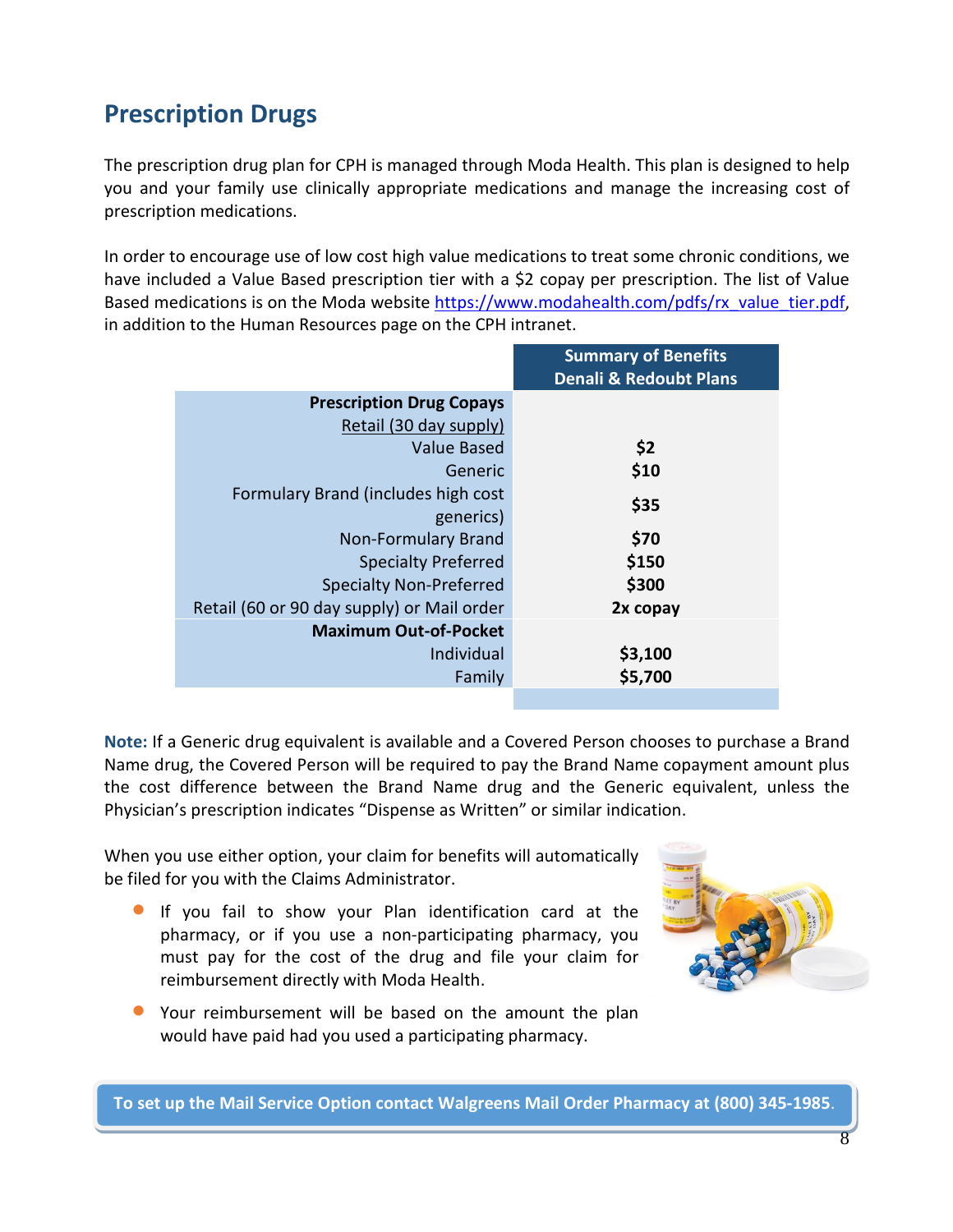## **Dental**

The dental plan helps pay the cost of dental expenses for you and your family and is designed to promote and encourage preventive dental care. The dental plan pays a percentage of your eligible expenses as shown in the following table:

|                              | <b>Summary of Benefits</b>                 |  |  |
|------------------------------|--------------------------------------------|--|--|
|                              | Denali Plan & Redoubt Plan                 |  |  |
| <b>Deductible Waived for</b> | \$50 / Person                              |  |  |
| network dentists             | \$150 / Family                             |  |  |
|                              | Preventive: 100%                           |  |  |
| <b>Percentage Payable</b>    | <b>Basic: 80%</b>                          |  |  |
|                              | <b>Major: 50%</b>                          |  |  |
|                              | Orthodontia: 50%, \$50 lifetime deductible |  |  |
| <b>Maximum Benefit</b>       | \$2,000 per person per year (basic, major) |  |  |
|                              | \$2,000 per person lifetime (orthodontia)  |  |  |

### **Preventative**

- Preventive services do not apply to your maximum benefit under the dental plan.
- Oral examinations, limited to two examinations each calendar year.
- Diagnostic Services, including examinations and diagnostic x-rays.
- Topical fluoride application for covered persons under the age of 20, limited to two treatments each calendar year.
- Prophylaxis, limited to two treatments each calendar year.
- Sealants for covered persons under age 14, limited to use on permanent teeth.
- Space maintainers for covered persons under age 20.

### **Basic Services**

- Extractions
- Filling restoration to restore diseased or accidentally broken teeth.
- Root Canal therapy
- Oral surgery performed on teeth or gums

### **Major Services**

- Inlays, onlays, gold filling and crown restoration to restore diseased or accidentally broken teeth.
- Replacement of an existing partial or full removable denture, new bridgework or the addition of teeth to an existing partial or full removable denture or bridgework Initial installation of fixed bridgework
- Initial installation of partial or full removable dentures

### **Orthodontia Services**

- Diagnostic services
- Active treatment, including initial and subsequent necessary appliances.
- Retention treatment, including necessary appliances.





**Contact Moda Dental**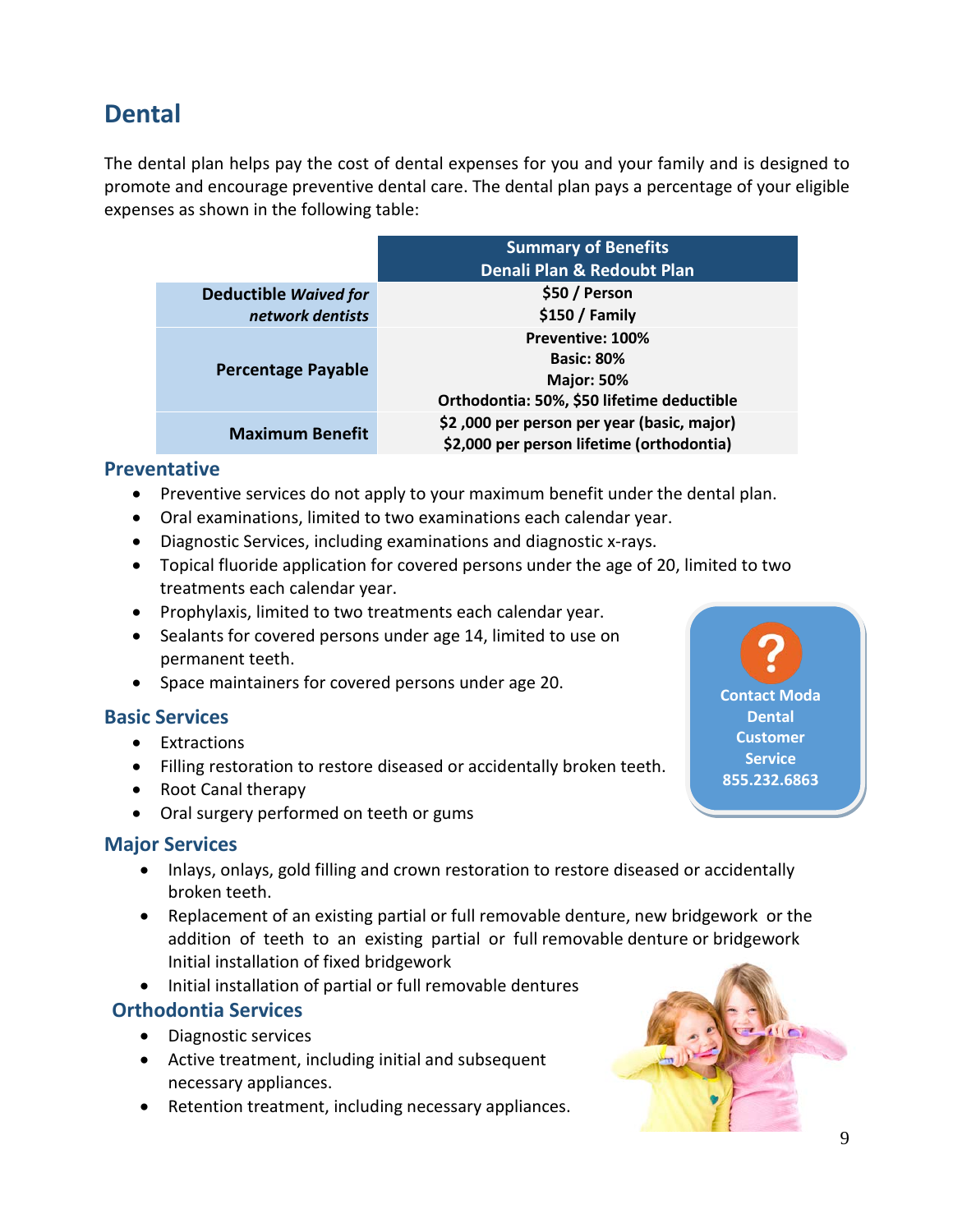## <span id="page-10-0"></span>**Vision**

The vision plan for employees at CPH is a self-funded plan administered by Moda Health. Under the vision plan you may visit any provider, and prescriptions may be filled by any Optician, Optometrist, or Ophthalmologist. Below is a summary of the vision benefits.

|                                               | <b>Summary of Benefits</b><br>Denali Plan & Redoubt Plan                                                                     |
|-----------------------------------------------|------------------------------------------------------------------------------------------------------------------------------|
| Co-Pay                                        | \$25                                                                                                                         |
| <b>Eye Examination</b>                        | One allowed per calendar year                                                                                                |
| <b>Percentage Payable</b>                     | The plan provides coverage for contact lenses or 1 pair of<br>glasses per calendar year.                                     |
| <b>Glasses</b>                                | Lenses (Single vision, bifocal, trifocal):<br>One set covered 100% per calendar year<br>Frames: \$120 max. per calendar year |
| <b>Contact Lenses, Evaluation and Fitting</b> | In lieu of glasses, \$105 max. per calendar year                                                                             |

### **Examinations**

Covered routine examination services are:

- Examination of the outer and inner parts of the eye;
- Evaluation of vision sharpness (refraction);
- Binocular balance testing;
- Routine tests of color vision, peripheral vision and intraocular pressure; and
- Case history, recommendations and prescriptions.



## **Lenses**

When necessary to improve vision, benefits are available to include eyeglass lenses. Benefits for the following are paid up to the allowable amount for the type of lens prescribed:

- Special features, such as tinting or coating;
- Fitting of eyeglass lenses to frames; and
- Fitting contact lenses to the eyes

### **Frames**

Benefits are available for the Usual, Customary and Reasonable fee, up to the limits as stated in the Schedule of Benefits. This benefit includes parts of frames and fitting the frames to the face.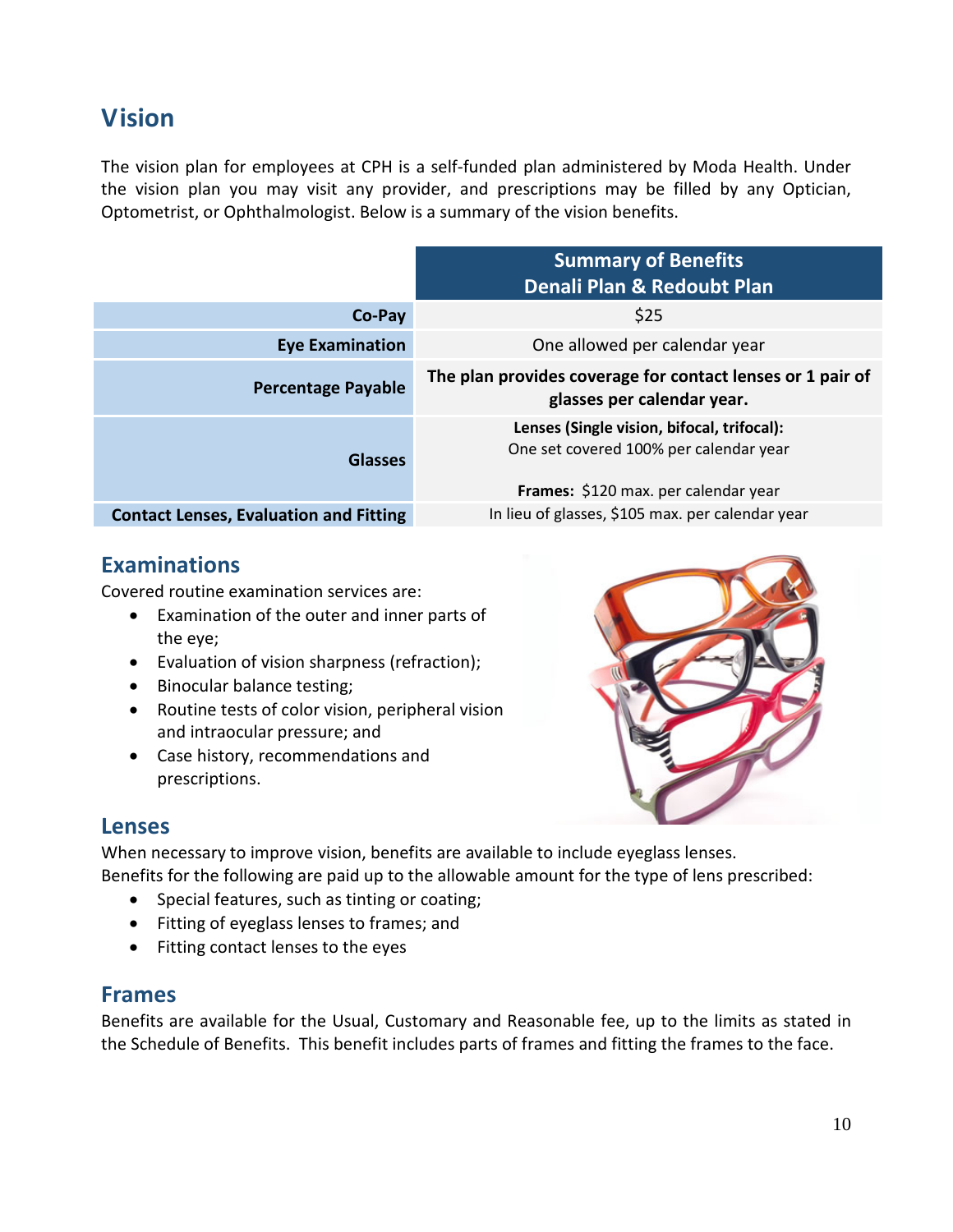## <span id="page-11-0"></span>**Health Reimbursement Arrangement (HRA)**

### **What's a Health Reimbursement Arrangement?**

An HRA is a reimbursement account which allows Central Peninsula Hospital to set aside funds on a pre-tax basis for you to spend on any qualified expense that is covered under Section 213(d) of the IRS Code. Money not used in one year can be rolled over from year-to-year with the idea being that you, the participant, can save money to be used in years when you have higher health care expenses.

### **Who can participate?**

All Central Peninsula Hospital employees who are in enrolled in the Redoubt Plan are automatically enrolled in this program!

At the time that you initially enroll in medical coverage and July 1 of each year, CPH will make a contribution of \$500 to each Redoubt Plan employee's account. **The HRA is not available to Denali Plan participants.**



### **There are three ways to file a claim:**

- **Auto Pay:** AutoPay is an option that allows you to be reimbursed automatically for your eligible out-of pocket medical, dental and prescription expenses processed by your medical administrator without having to submit claim forms or supporting documentation (currently, MODA is the only administrator eligible).
- **Benefits Card:** The Benefits Card provides direct access to your Flexible Spending Account, allowing you to pay for eligible healthcare expenses at qualified locations wherever MasterCard is accepted.
- **Direct Deposit:** By having your Flexible Spending Account reimbursement directly deposited into your bank account, you eliminate the hassle of having to go to the bank each time you receive a check.

Please note, when you terminate coverage or change plans, you

will no longer have access to these funds for future claims, unless you choose to purchase COBRA coverage. (You may continue to use the HRA for claims incurred prior to coverage termination, subject to timely filing limits)

For more information about the HRA contact BenefitHelp Solutions at [www.benefithelpsolutions.com,](http://www.benefithelpsolutions.com/) (888)398-8057 or contact CPH Human Resources at 714-4771.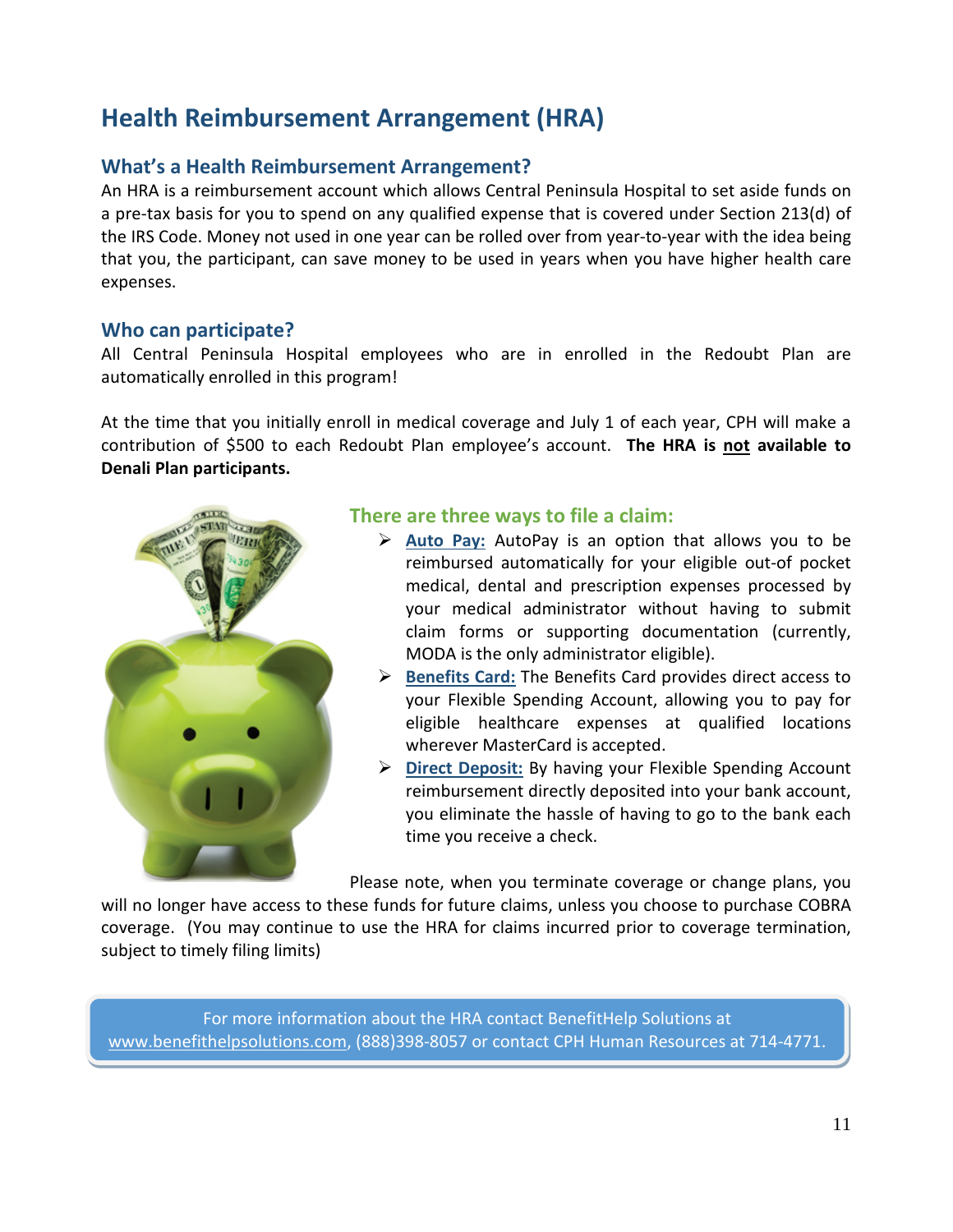## <span id="page-12-0"></span>**Flexible Spending Accounts (FSA)**

Did you know that there's a simple way to get your hands on additional spendable income, month after month? If you, like most people, spend a few hundred dollars or more each year in out-ofpocket healthcare or childcare costs, you can get 25 to 40 percent of that money back in your pocket when you sign up for a Flexible Spending Account (FSA).

This plan is administered through Benefit Help Solutions a partner with Moda Health and offers two reimbursement accounts for CPH employees to participate in: **Medical or Dependent Care Reimbursement Plans.** 

#### **Here's how they work:**

With an FSA, you determine how much out-of pocket child care and healthcare expenses you have each year, and then you have that amount (divided by the number of payroll periods) automatically set aside from your paycheck. The money is pulled out before taxes are deducted and held in a special account for you. When you start paying healthcare or dependent care expenses, you get reimbursed from your FSA account — and that money never gets taxed. The bottom line: you get more spendable income for paying off creditcard debt, planning a much-needed vacation or finally getting yourself an iPhone. What will you do with the money you'll save?

#### **When Can I Sign Up?**

1) When you are initially eligible to enroll in benefits. (See page 3)

2) During open enrollment held in May-June of each year.

Contact HR for more details.



### **There are three ways to file a claim:**

- **Auto Pay:** AutoPay is an option that allows you to be reimbursed automatically for your eligible out-of pocket medical, dental and prescription expenses processed by your medical administrator without having to submit claim forms or supporting documentation (currently, MODA is the only administrator eligible).
- **Benefits Card:** The Benefits Card provides direct access to your Flexible Spending Account,

allowing you to pay for eligible healthcare expenses at qualified locations wherever MasterCard is accepted.

 **Direct Deposit:** By having your Flexible Spending Account reimbursement directly deposited into your bank account, you eliminate the hassle of having to go to the bank each time you receive a check.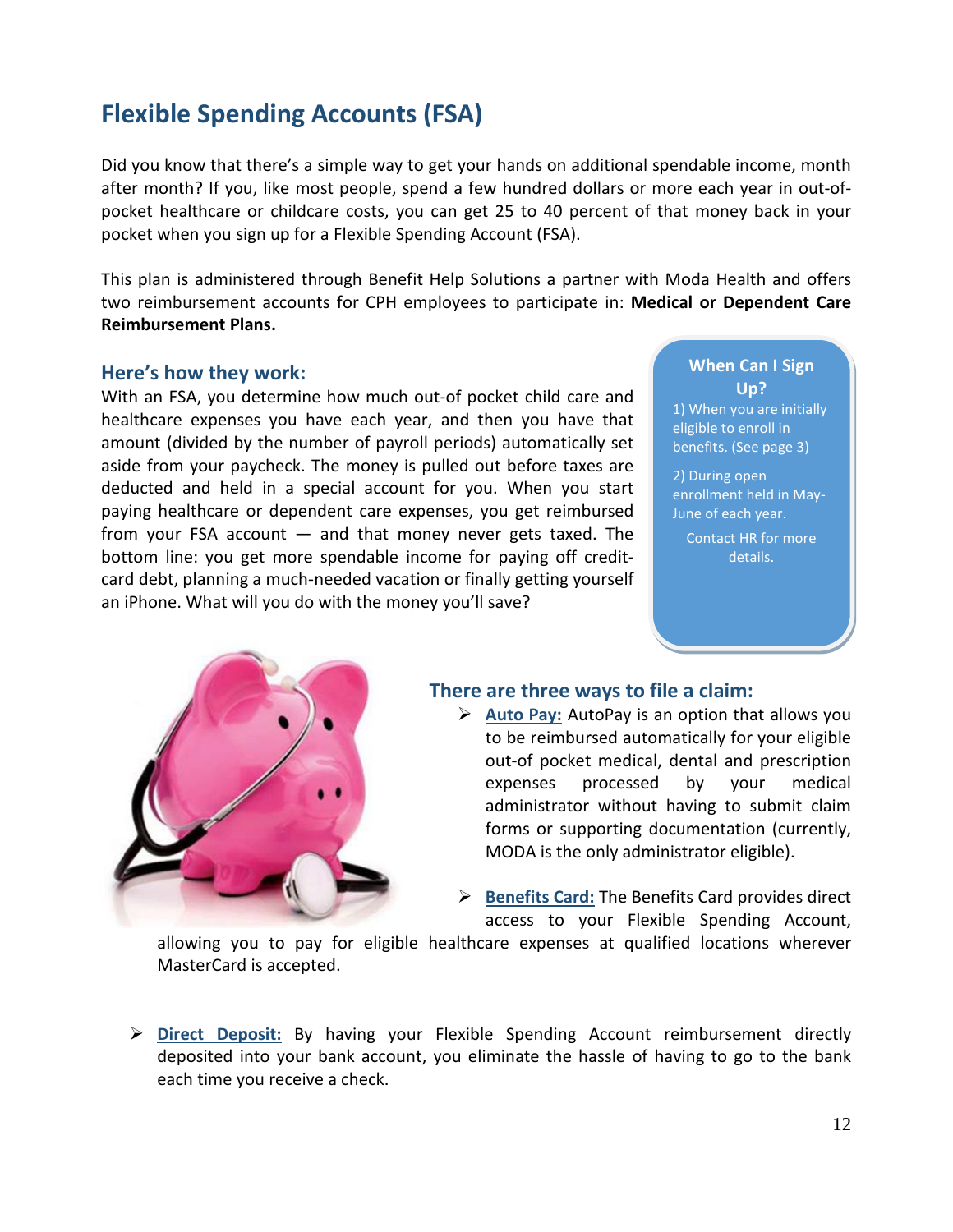### **Important Rules to Consider before enrolling in a Flexible Spending Account**

- **Use it or lose it**  All funds deducted from your paycheck and are placed in a Flexible Spending Account must be used during the plan year or they will be forfeited. **It is very important that you deduct what you normally expect to pay for out-of-pocket services.**
- $\triangleright$  Your elections cannot be changed or revoked unless you experience a qualified family [status change.](http://www.benefithelpsolutions.com/members/fsa_change_election.shtml) Examples of Qualified Family Status Changes:
	- Marriage
	- Divorce
	- Birth or adoption of child
	- Death
	- Change in employment status for you, your spouse or tax dependent
	- Change in dependent care provider
	- **•** Increase or decrease in dependent care provider charges
- Participation in Flexible Spending Accounts may slightly reduce your Social Security benefits.
- $\triangleright$  Funds cannot be moved from your healthcare to your dependent care account or visa versa.
- $\triangleright$  You do not have to be enrolled in the medical plan to participate.
- $\triangleright$  You must re-enroll each year during the open enrollment period.

For more information about Flexible Spending Accounts contact BenefitHelp Solutions at [www.benefithelpsolutions.com,](http://www.benefithelpsolutions.com/) (888)398-8057 or contact CPH Human Resources at 714-4771.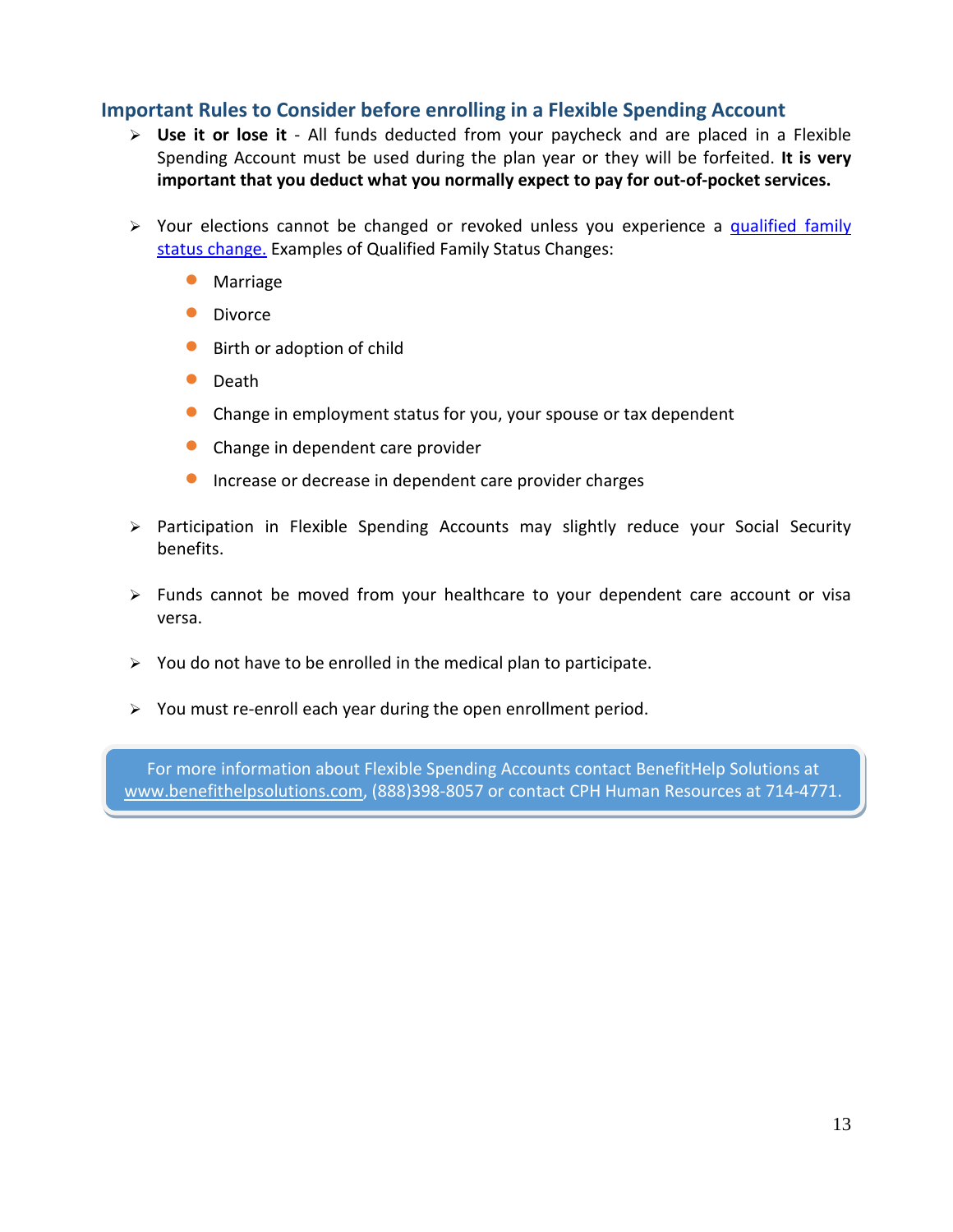## <span id="page-14-0"></span>**Consolidated Leave Program**

Consolidated Leave Program is a two-part program, which consolidates and replaces the traditional vacation, holiday, and sick leave benefits. This program is comprised of Paid Time Off (PTO) and the Income Assurance Program (IAP).

## **Eligibility**

The consolidated leave program is a benefit for all regularly scheduled full time and part time employees.

## <span id="page-14-1"></span>**Paid Time Off (PTO)**

A benefit accrued each pay period according to the number of hours paid per pay period (up to a maximum of eighty-four (84) hours), and the number of years of service with the hospital. This accrued time may be used for any purpose including holidays, vacations, family needs, personal business, or personal illness of thirty-two (32) consecutive hours or less.

| Plan in effect upon:        | <b>PTO Accrual</b><br><b>Per Hour</b> | <b>PTO Accrual</b><br>Per 80 Hour Pay Period | <b>PTO Accrual For</b><br><b>26 Pay Periods</b> | <b>MAX Accrual</b>    | <b>MAX Accrual for</b><br><b>Director</b> |  |
|-----------------------------|---------------------------------------|----------------------------------------------|-------------------------------------------------|-----------------------|-------------------------------------------|--|
| <b>Hire Date</b>            | 0.08462                               | 6.77 Hours                                   | 176 Hours                                       | 264 Hours             | 344 Hours                                 |  |
|                             |                                       |                                              | $(22 \text{ days})$                             | $(33 \text{ Days})$   | $(43 \text{ Days})$                       |  |
| <b>1st Anniversary</b>      | 0.10385                               | 8.31 Hours                                   | 216 Hours                                       | 324 Hours             | 404 Hours                                 |  |
|                             |                                       |                                              | $(27 \text{ Days})$                             | (40.50 Days)          | (50.50 Days)                              |  |
| <b>3rd Anniversary</b>      | 0.11538                               | 9.23 Hours                                   | 240 Hours                                       | 360 Hours             | 440 Hours                                 |  |
|                             |                                       |                                              | (30 Days)                                       | $(45 \text{ Days})$   | (55 Days)                                 |  |
| <b>5th Anniversary</b>      | 0.12308                               | 9.85 Hours                                   | 256 Hours                                       | 384 Hours             | 464 Hours                                 |  |
|                             |                                       |                                              | $(32 \text{ Days})$                             | $(48 \text{ Days})$   | (58 Days)                                 |  |
| 7th Anniversary             |                                       |                                              | 272 Hours                                       | 408 Hours             | 488 Hours                                 |  |
|                             | 0.13077                               | <b>10.46 Hours</b>                           | $(34 \text{ Days})$                             | $(51 \text{ Days})$   | $(61$ Days)                               |  |
| 10th Anniversary<br>0.13846 |                                       | <b>11.08 Hours</b>                           | 288 Hours                                       | 432 Hours             | 512 Hours                                 |  |
|                             |                                       |                                              | $(36 \text{ Days})$                             | $(54 \text{ Days})$   | $(64$ Days)                               |  |
| <b>Executive Level 1</b>    |                                       |                                              | 256 Hours                                       | 464 Hours             |                                           |  |
|                             | .123077                               | 9.8462 Hours                                 | $(32 \text{ Days})$                             | $(58 \text{ Days})$   | N/A                                       |  |
| <b>Executive Level 2</b>    |                                       |                                              | 296 Hours                                       | 524 Hours             |                                           |  |
|                             | .142308                               | 11.3846 Hours                                | $(37 \text{ Days})$                             | $(65.5 \text{ Days})$ | N/A                                       |  |
| <b>Executive Level 3</b>    |                                       | 12.9230 Hours                                | 336 Hours                                       | 584 Hours             |                                           |  |
|                             | .161538                               |                                              | $(42 \text{ Days})$                             | $(73 \text{ Days})$   | N/A                                       |  |

## **Taking PTO**

PTO, except for illness or emergency, must be requested in advance in accordance with departmental policy in writing on a "PTO Request" form or via the Internet Gateway and must be approved by the employee's supervisor. In absence of a departmental policy, at least a two-week (14 day) advance notice is required.

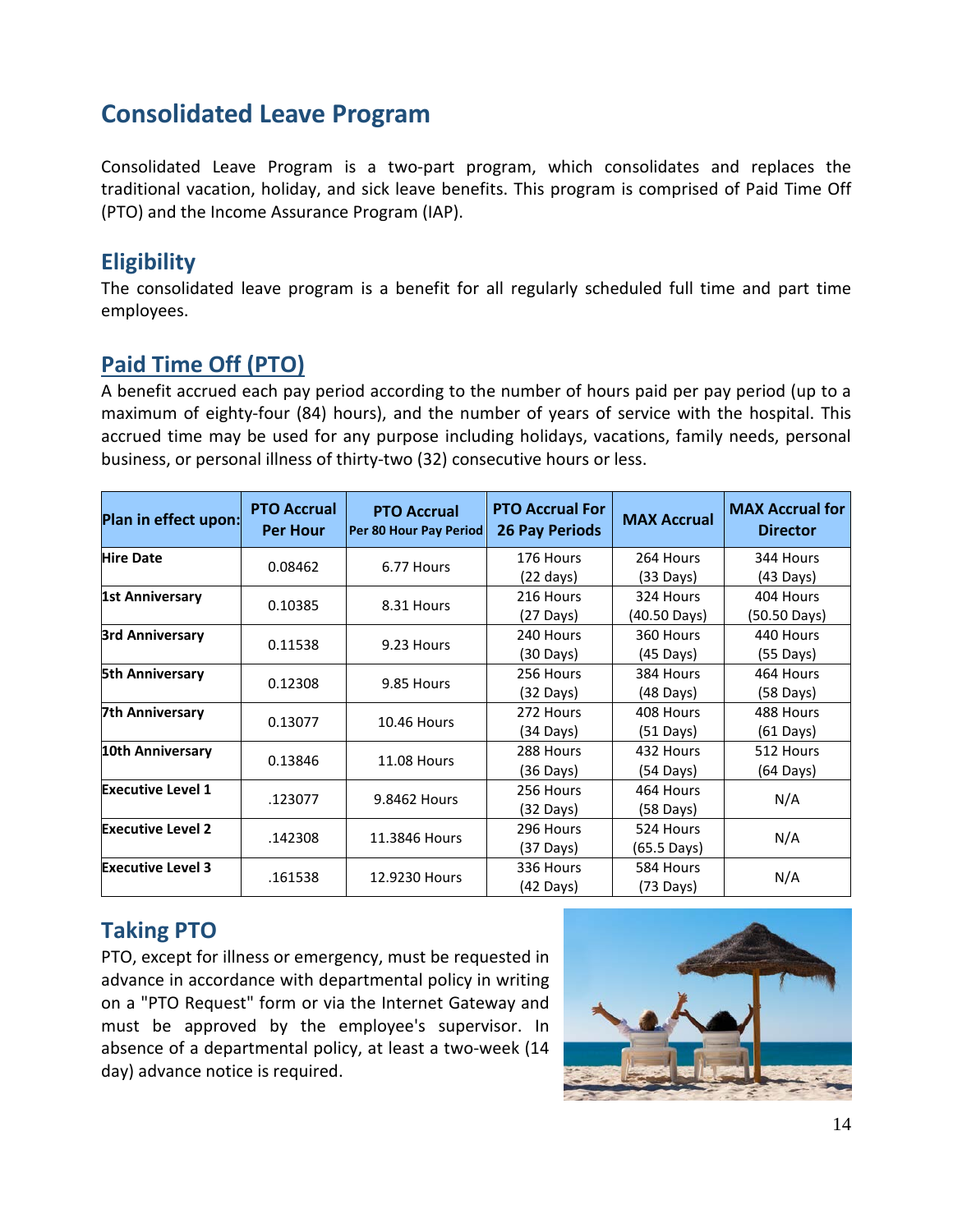## **Taking Unscheduled PTO (PTO-U)**

When using PTO due to illness and/or an unscheduled absence, the employee must contact his/her Director by the required time designated by departmental policy. If the employee is ill at work and must leave, and or if the Director sends the employee home due to illness, the Director will make the determination as to use of accrued PTO or IAP based on prior utilization of hours by the employee. PTO for illness or unscheduled absence will be documented on the time record as PTO-U.

### **The designated holidays observed by CPH are:**

New Year's Day, Memorial Day, Independence Day, Labor Day, Thanksgiving Day, Christmas Eve and Christmas Day.

If a holiday falls on the day of the week that an employee is normally scheduled to work, the default procedure is to pay the employee PTO equivalent to the number of hours normally

#### **PTO Bonus!**

In January and July all employees who did not take a short notice, unscheduled absence or use IAP in the previous 6 months are eligible to receive additional PTO hours credited to their account. The additional hours are accumulated at a rate of 0.0115 hours per hour worked in the 6 month period, up to a maximum of 12 hours.

worked that shift. If an employee chooses not to be paid PTO for the holiday, they must notify their director before processing of that pay period's payroll.

### **PTO For Registered Nurses**

PTO Usage for Registered Nurses falls under the Collective Bargaining Agreement, Article 9. Contact Human Resources for a copy of the Collective Bargaining Agreement.

### **PTO Donations**

If an employee is on an approved leave and has exhausted PTO and applicable IAP hours, and experiences a medical or family emergency or some other hardship situations that causes an extended absence from work, the employee may request donations from the facility-wide Emergency Leave Bank.

**Donating Hours:** All staff members may submit a written request to donate accrued, unused PTO hours to the facility-wide Emergency Leave Bank. Donated hours can be designated for the benefit of a specific employee recipient, if desired. Donations of a minimum of 1 hour, up to a maximum of 120 hours may be donated any 1 calendar year. The donating employee must retain at least 40 hours of PTO in their own bank. Employees may make donations in response to a specific co-worker's request for donations.



**Requesting Hours:** If you need to request additional PTO hours please submit a request to the Human Resources department. Hours donated to specifically designated recipients first, and then the remaining donated hours will be equally distributed among the other approved recipients, so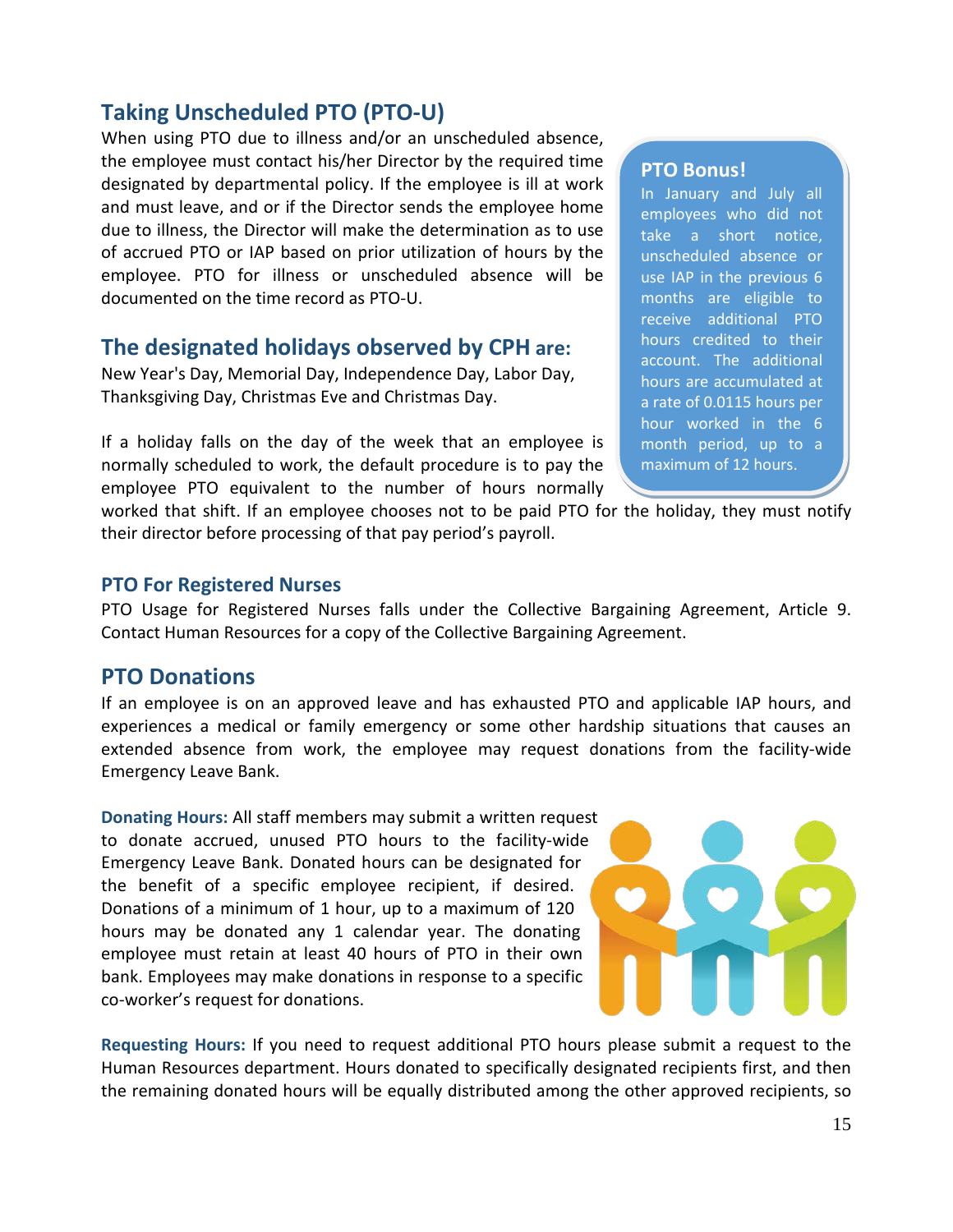long as donated PTO hours are available. Donated hours will be paid on the pay period in which the employee falls below full or part time status hours. Any qualified employee may receive up to a maximum of 480 donated hours in 1 calendar year if the hours are available.

### **Annual Voluntary PTO Cash-out**

In December of each year employees may have the option to voluntarily cash out a portion of their PTO balance during the next calendar year. Employees must maintain a minimum balance of PTO in their account. The total number of hours cashed out may not exceed 50% of projected PTO accruals for the year, based on regularly scheduled hours. Voluntary cashout forms must be completed within the designated time frame to be eligible.



## <span id="page-16-0"></span>**Income Assurance Program (IAP)**

A benefit accrued each pay period according to the number of hours paid per pay period (up to a maximum of eighty (80) hours). IAP may be used on the first 2 shifts missed due to an employee's or an employee's child's medical condition during any calendar year. After the first 2 shifts in any calendar year, IAP may only be used following 32 consecutive hours of absence caused by illness or injury or on the first day of an absence due to hospitalization, or non-elective outpatient surgery.

| <b>IAP Accrual Schedule</b><br>(Based on Full time Employment)                                                                                                           |         |            |                                |                                  |  |
|--------------------------------------------------------------------------------------------------------------------------------------------------------------------------|---------|------------|--------------------------------|----------------------------------|--|
| <b>IAP Accrual Per</b><br><b>Accrual Per 80</b><br><b>Accrual For 26 Pay</b><br>$MAX **$<br><b>Length of Service</b><br><b>Hour Pay Period</b><br><b>Periods</b><br>Hour |         |            |                                |                                  |  |
| Date of Hire                                                                                                                                                             | .030768 | 2.46 Hours | 64 Hours<br>$(8 \text{ Days})$ | 480 Hours<br>$(60 \text{ Days})$ |  |

## **Taking IAP:**

Should an employee return to work after the use of IAP and find that they cannot complete their scheduled shift, due to the same illness, they will return to the use of IAP and will provide a physician's release documenting that the absence was due to the continuation of the same illness. If the employee returns to work after the use of IAP and completes their scheduled shift, any additional days absent will be paid as if the employee were encountering a new illness.

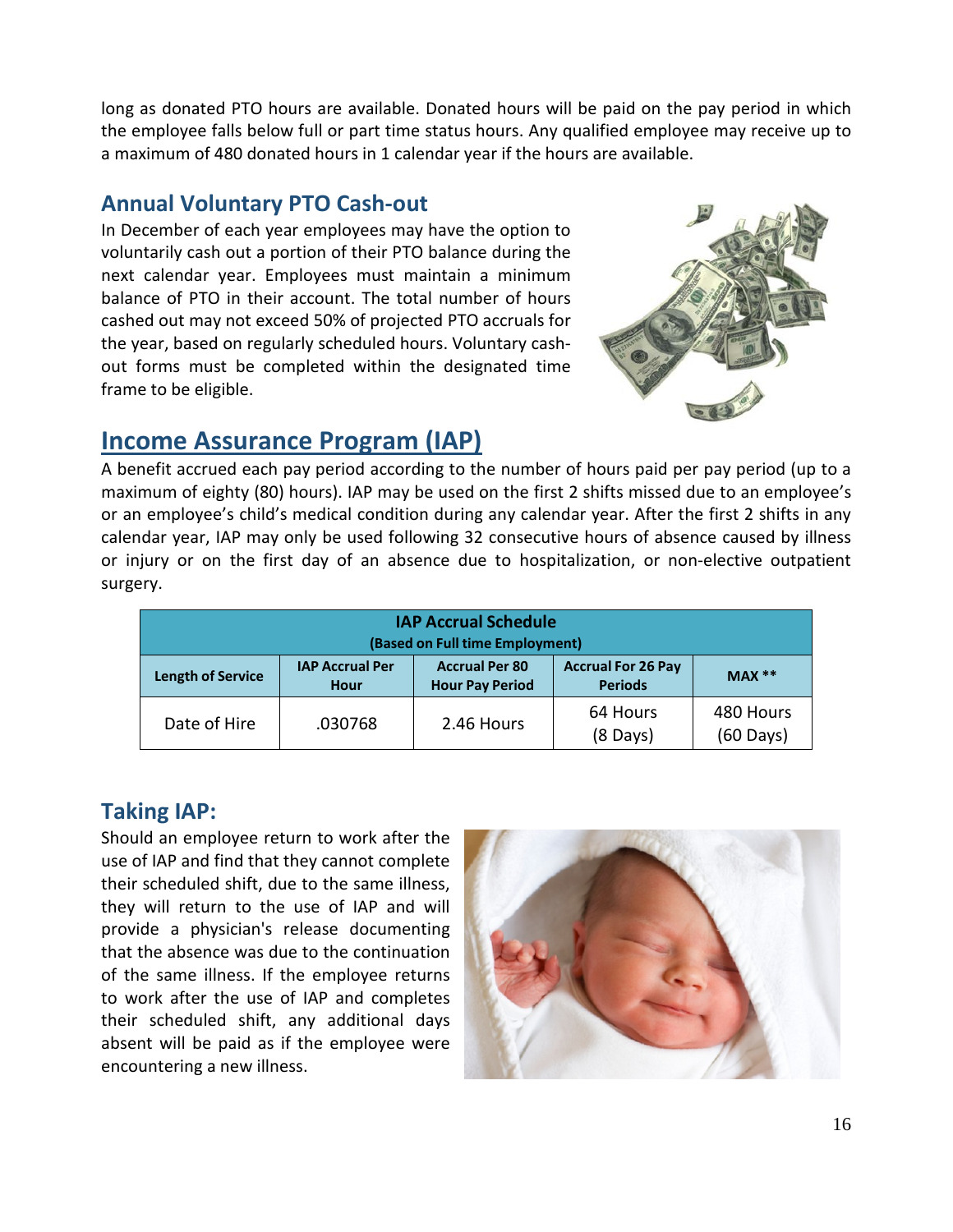## <span id="page-17-0"></span>**Family Medical Leave**

The FMLA entitles eligible employees of covered employers to take unpaid, job-protected leave for specified family and medical reasons with continuation of group health insurance coverage under the same terms and conditions as if the employee had not taken leave. Eligible employees are entitled to:

Twelve workweeks of leave in a 12-month period for:

• the birth of a child and to care for the newborn child within one year of birth;



- the placement with the employee of a child for adoption or foster care and to care for the newly placed child within one year of placement;
- to care for the employee's spouse, child, or parent who has a serious health condition;
- a serious health condition that makes the employee unable to perform the essential functions of his or her job;
- any qualifying exigency arising out of the fact that the employee's spouse, son, daughter, or parent is a covered military member on "covered active duty;" or

Twenty-six workweeks of leave during a single 12-month period to care for a covered service member with a serious injury or illness if the eligible employee is the service member's spouse, son, daughter, parent, or next of kin (military caregiver leave).

For further questions regarding PTO, IAP OR Family Medical Leave contact the Human Resources Department.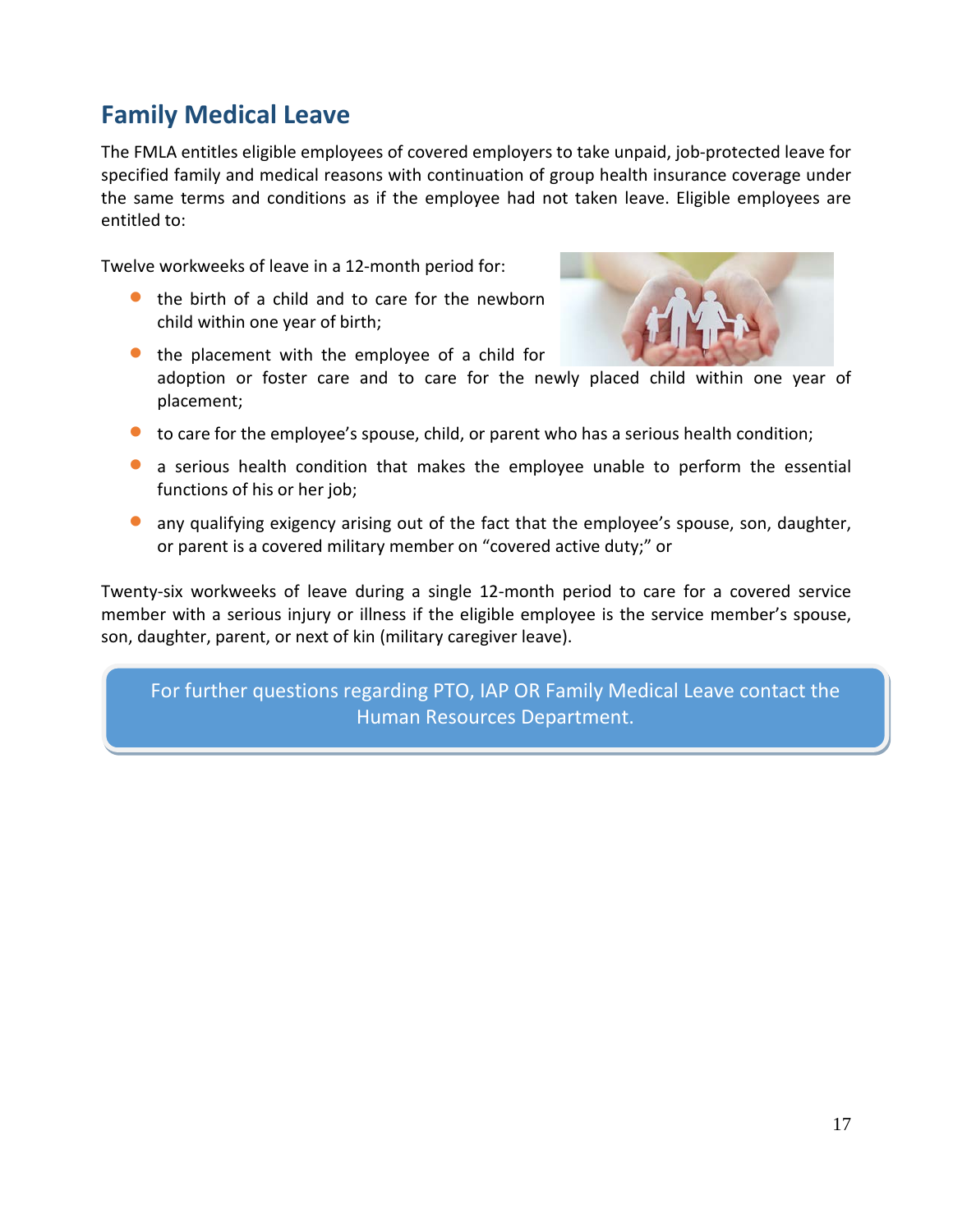## <span id="page-18-0"></span>**Retirement Plan 403(b)**

The money you save and invest now – during your working years – can have the biggest impact on how much you'll have in retirement. And your employer-sponsored retirement savings plan can help you build the savings you'll need down the road.

Employees of Central Peninsula Hospital have the option of participating in the 403(b) Employer Contributory Plan. This plan offers many benefits making it easy and convenient for you to save for your future, including:

- Payroll deduction the amount you choose is up to you!
- Potential tax benefits by lowering your taxable income along the way.
- Access to professionally managed investments.
- **•** Tools, resources and education/advice to help you plan, save and invest.



### **How are contribution made?**

• **Employee Elective Deferrals** – This is the amount you choose to contribute. New employees are auto-enrolled in the plan for a 3% contribution.

#### **After employees meet the eligibility requirements:**

- **Employer Discretionary Contributions** CPH will contribute funds equal to 2% of your annual salary to your plan.
- **Employer Matching Contributions** CPH will match eligible employee contributions for a maximum of 3% of the employee's bi- weekly salary.

In addition employees participating in the plan have the option of rolling over accounts from previous places of employment into their CPH 403(b) account.

## **Eligibility**

All hospital employees are eligible to make elective deferrals into the 403(b) plan. However, in order to receive Employer Discretionary and Matching contributions you must have either full or part-time status, have completed at least one eligibility year of service in which you work 1000 hours, and have attained age 21. Employees who are eligible to receive the Employer Discretionary and Matching contributions shall start receiving contributions after they are eligible and it is an enrollment period. Enrollment periods occur in December and June of each year and are effective January and July of each year.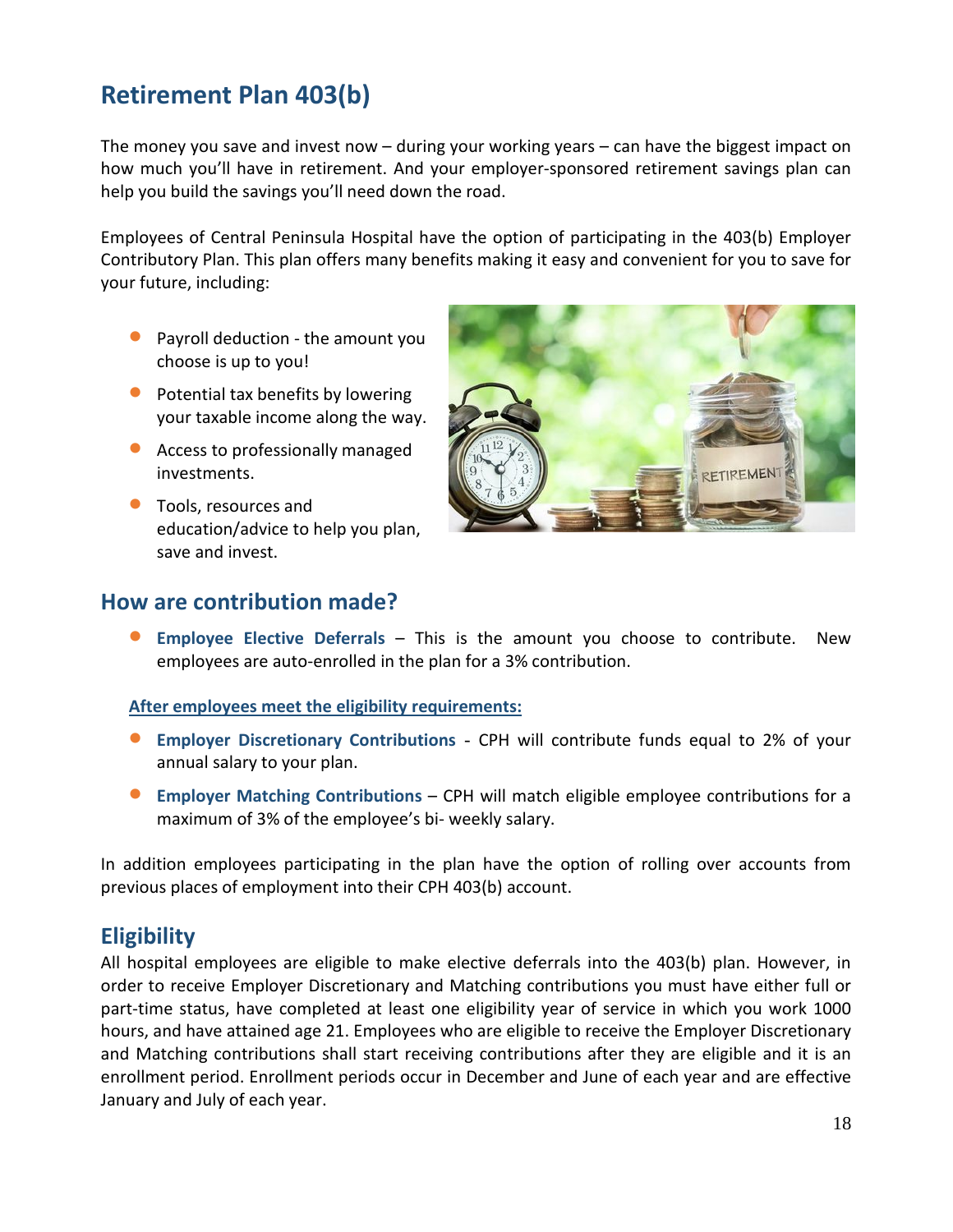## **Investment paths can help steer you in the right direction**

When you join the plan, you are doing more than just saving. You are also investing your money to help you reach your savings goals. With a wide range of investment options available, you can choose the path that best meets your needs and goals.

Additionally, we offer tools and support to help you understand your investment choices and make sound decisions, including:

- <sup>A</sup> local representative who will work with you to create a customized investment strategy.
- Online services that will provide guidance and advice.
- Target date funds that take into consideration your predicted retirement age.
- A Financial Wellness program which offers a financial wellness assessment, an assessment summary, personalized wellness dashboard, and a resource center with educational resources.



For complete information on the plan and its rules, including rules for eligibility, please refer to CPH.beready2retire.com or call the Voya Retirement Readiness Center at 800.584.6001.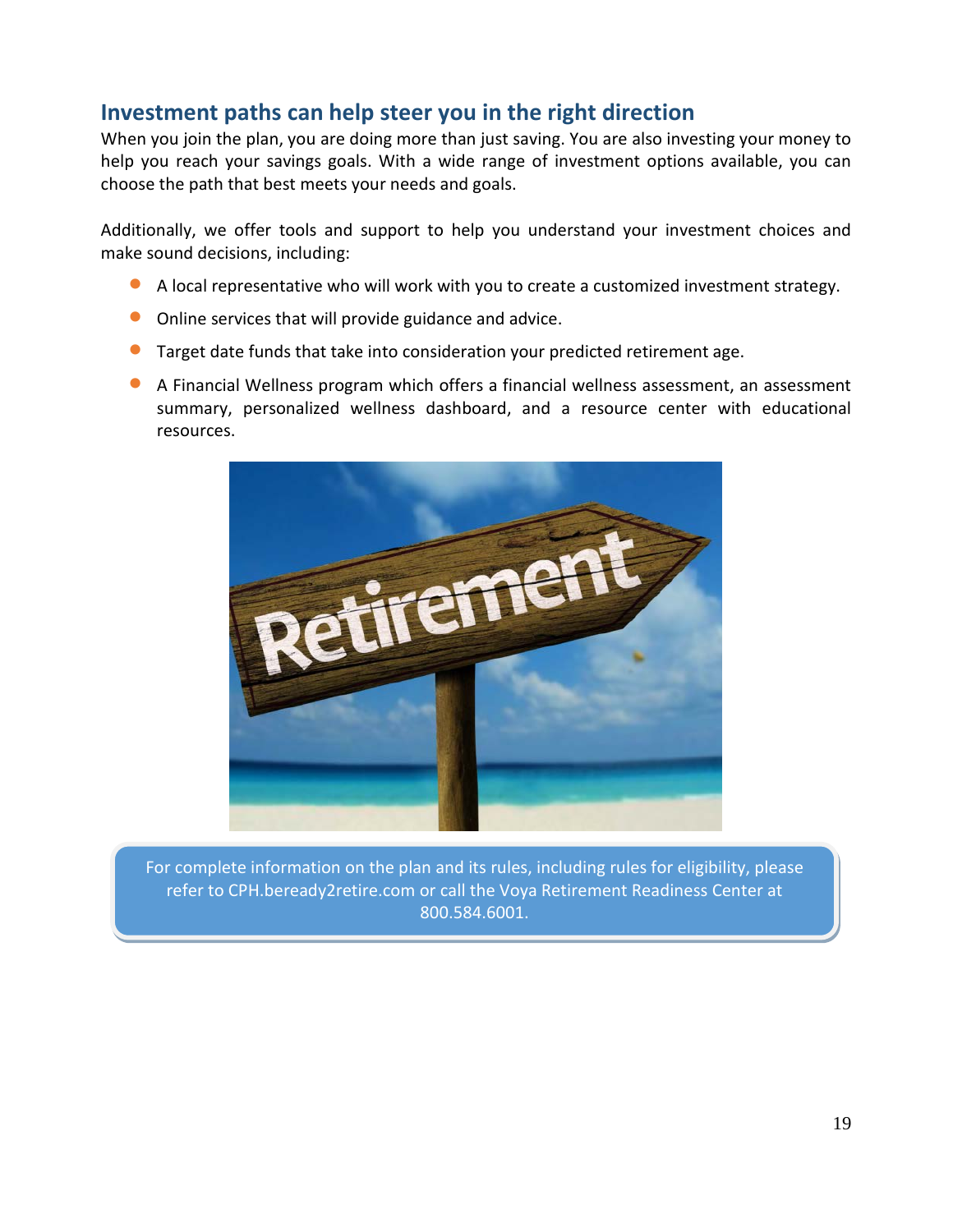## <span id="page-20-0"></span>**Educational Assistance**

CPH encourages employees to develop their skills, knowledge and job effectiveness through continuing education. Educational Assistance may be granted for courses taken through an accredited college, university or an approved technical school that are work related, maintain or improve the skills required by



an employee in his/her employment, or that may make an employee more valuable to the organization.

This program allows eligible employees to receive funds to further their education prior to completing the course. At the successful completion of the course participating employees are required to submit receipts and show record of a passing grade of "C" or better.

### **Eligibility**

All full-time and part-time employees who have completed one (1) year of service are eligible for this benefit. Per Diem and Temporary employees are not eligible for Educational Assistance.

### **What can I use it for?**

Educational Assistance may be used for the following educational expenses as outlined in Internal Revenue Code Section 127(c)(1): tuition, books, supplies, and equipment necessary for class.

Educational Assistance **may NOT** be used for tools or supplies which employees may keep after the course is completed, education involving sports, games, hobbies (unless job-related), meals, lodging, or transportation.

| <b>Maximum Annual Reimbursement</b> |                                 |                            |  |  |
|-------------------------------------|---------------------------------|----------------------------|--|--|
| <b>Full Time Employee</b>           | Undergraduate<br><b>Courses</b> | Graduate<br><b>Courses</b> |  |  |
| 2nd year of service                 | \$1,500                         | \$1,500                    |  |  |
| 3 or more years of<br>service       | \$2,000                         | \$2,500                    |  |  |
| <b>Part Time Employees</b>          |                                 |                            |  |  |
| 2nd year of service                 | \$750                           | \$750                      |  |  |
| 3 or more years of<br>service       | \$1,000                         | \$1,250                    |  |  |

### **To take advantage of this benefit the following steps must be completed.**

- **Application Periods** • December 1 for 1. Employees must submit a completed application for Educational Assistance to Human Resources during the application windows. Forms can be found on the Human Resources page of the intranet or by contacting Human Resources. Applications must be signed and approved by your director or manager prior to submission.
- 2. Applications will be reviewed and are subject to available funds. If approved, you will receive a check and be requested to sign a promissory agreement.
- 3. At the completion of your course, record of passing grades received ("C" or better or "Pass" if Pass/Fail grading) and all receipts for educational expenses incurred must be turned in to Human Resources no later than 30 days after the end date of the course/semester.
- Spring Semester
- May 1 for Summer Semester
- August 1 for Fall **Semester**
- At least 30 days prior for nontraditional school sessions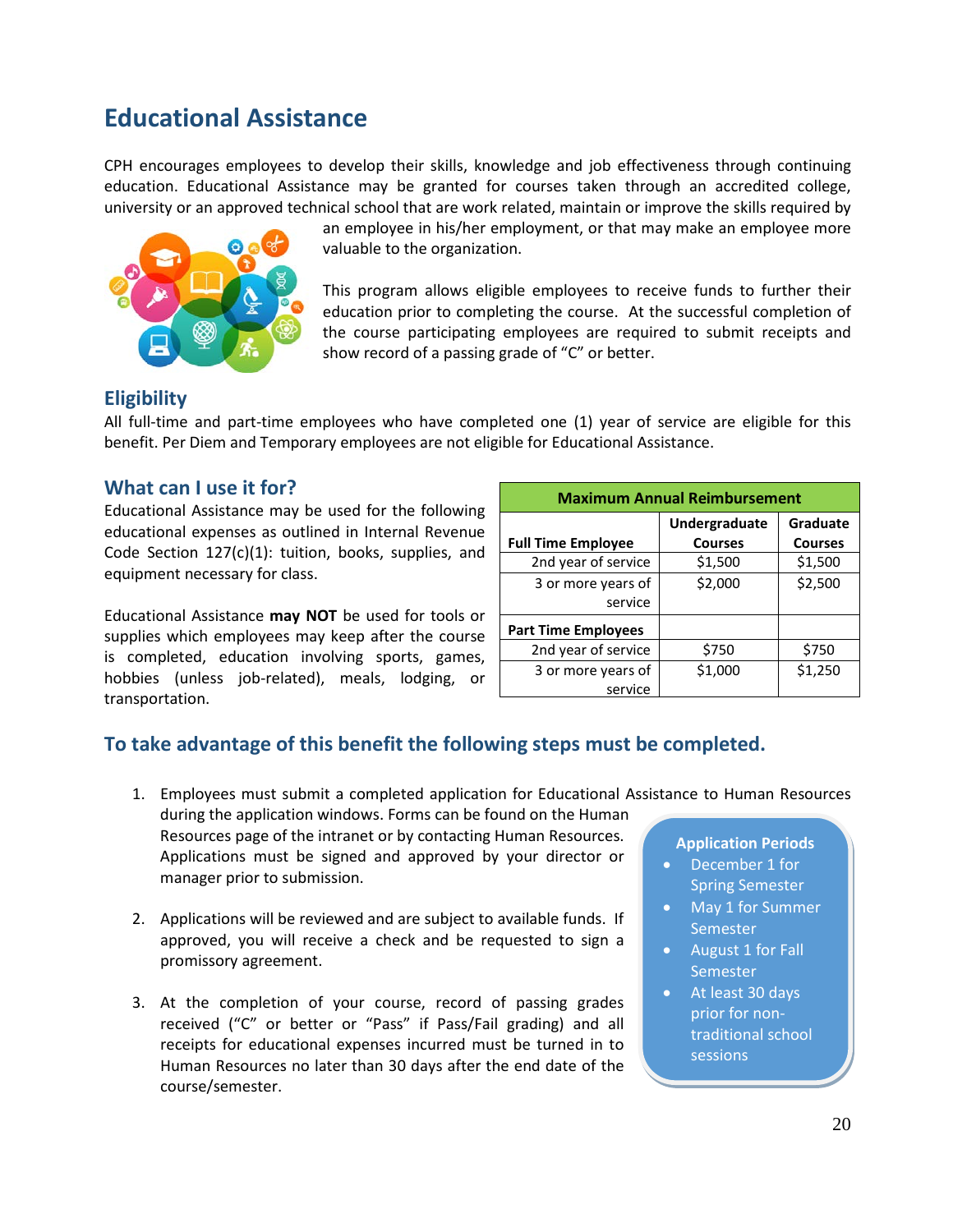### **General Rules and Guidelines**

- Record of passing grades and eligible receipts must be submitted to Human Resources no later than 30 following the completion of the course.
- Funds advanced for Educational Assistance in excess of actual, eligible expenses incurred, must be returned to CPH no later than 30 days after the end date of the course/semester.
- If the employee is unable to provide receipts for eligible expenses equal to the amount they received for the semester, the remainder of the funds must be repaid to CPH no later than 30 days after the end date of the course/semester.
- If the employees withdraws or does not complete the course with a passing grade, all funds related to that course must be repaid.
- Employees must re-apply for each semester that they would like to request funds.
- You are required to be currently employed by Central Peninsula Hospital at the time reimbursement is requested/received.
- Because this benefit is offered to an employee to maintain or improve his/her required skills and to encourage his/her further development while increasing his/her contribution to the organization, any employee who leaves Central Peninsula Hospital within twenty-four (24 months) of receiving any Educational Assistance, or changes in his/her employment status to other than full-time or part-time will be required to repay a portion of the monies advanced, according to the length of employment served after receipt of Educational Assistance.
- Educational Assistance above IRS-established amounts is taxable income as the promissory note is forgiven and will be reported as income to the recipient. Educational Assistance below the IRS amount is non-taxable.
- To identify the employee's responsibilities for repayment of the money if obligations are not fulfilled, a promissory note will be signed by the employee prior to the receipt of Educational Assistance. Any monetary deficiency owed under this program becomes immediately due and payable at the time of default on the Educational Loan Promissory Note provisions.

### **For more information contact Human Resources or see policy CPGH.102.520- Educational Assistance.**

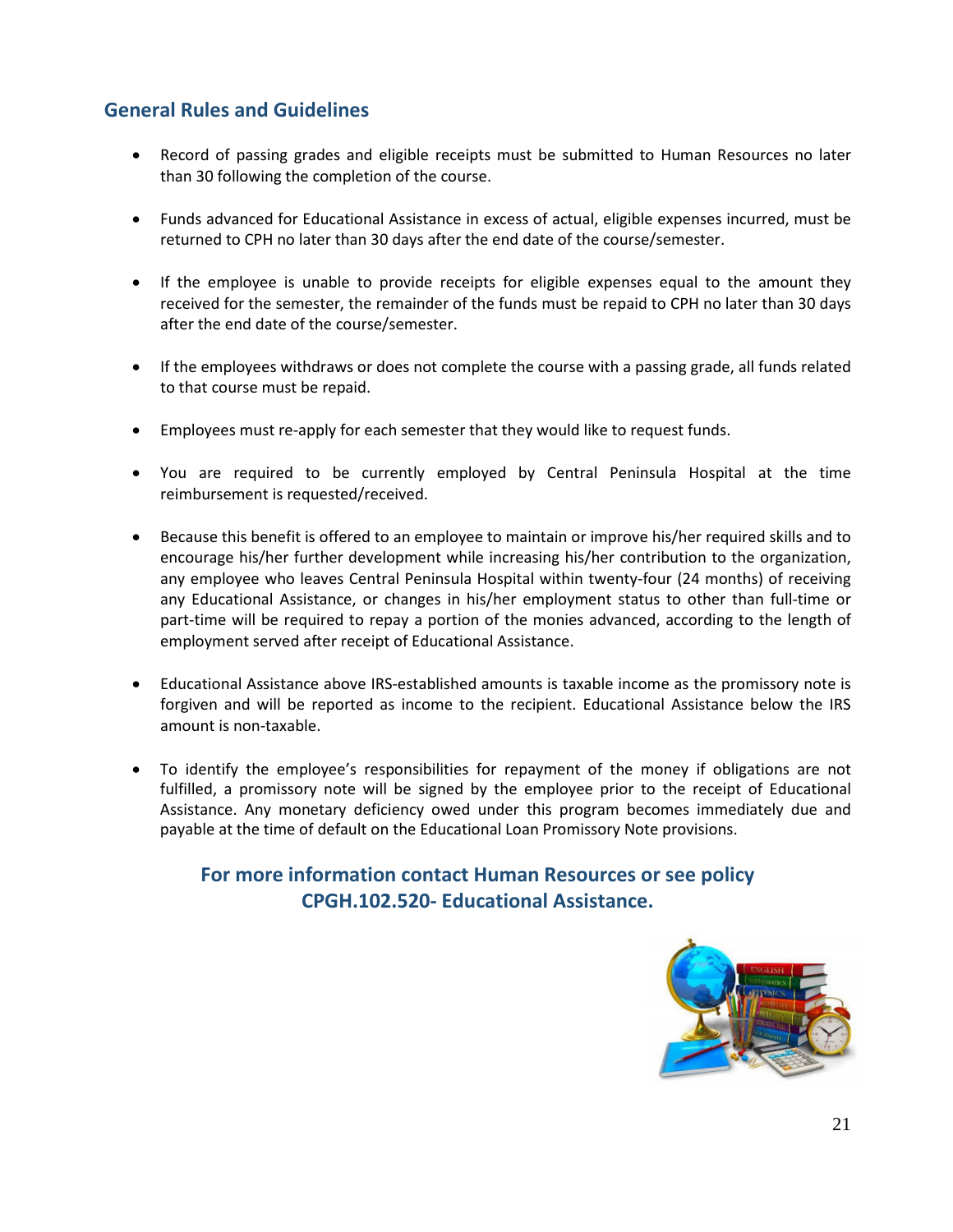## <span id="page-22-0"></span>**Continuing Education Hours**

At CPH, it is strongly encouraged for all employees to stay current with the trends and new advancements in their area of employment. All employees at CPH are eligible for compensation for hours spent in educational endeavors that are relevant to their position.

Employees may be provided a minimum of 16 hours per year of continuing education dependent upon their position. This time will be reimbursed at regular pay rate, and not be, or cause worked time to be eligible for overtime pay. Additional education time will be available to those attending programs that are hospital directed for their position.

Education

### **Eligibility**

All Employees are eligible to participate in this program.

(For information pertaining to education benefits for RN staff, please refer to the Collective Bargaining Agreement between RNs United and CPH.)

### **Where to Find Educational Offerings**

Educational offerings are posted on various education boards throughout the hospital, in the Staff Development office and also on the Staff Development page on the intranet.

### **To participate in this program complete the following steps:**

- 1. Find an appropriate educational offering you would like to attend. (If you are unsure if the offering is acceptable consult your Department Director.)
- 2. Complete a Continuing Education/Travel application. These can be found on the Intranet.
- 3. Complete the steps outlined on the form.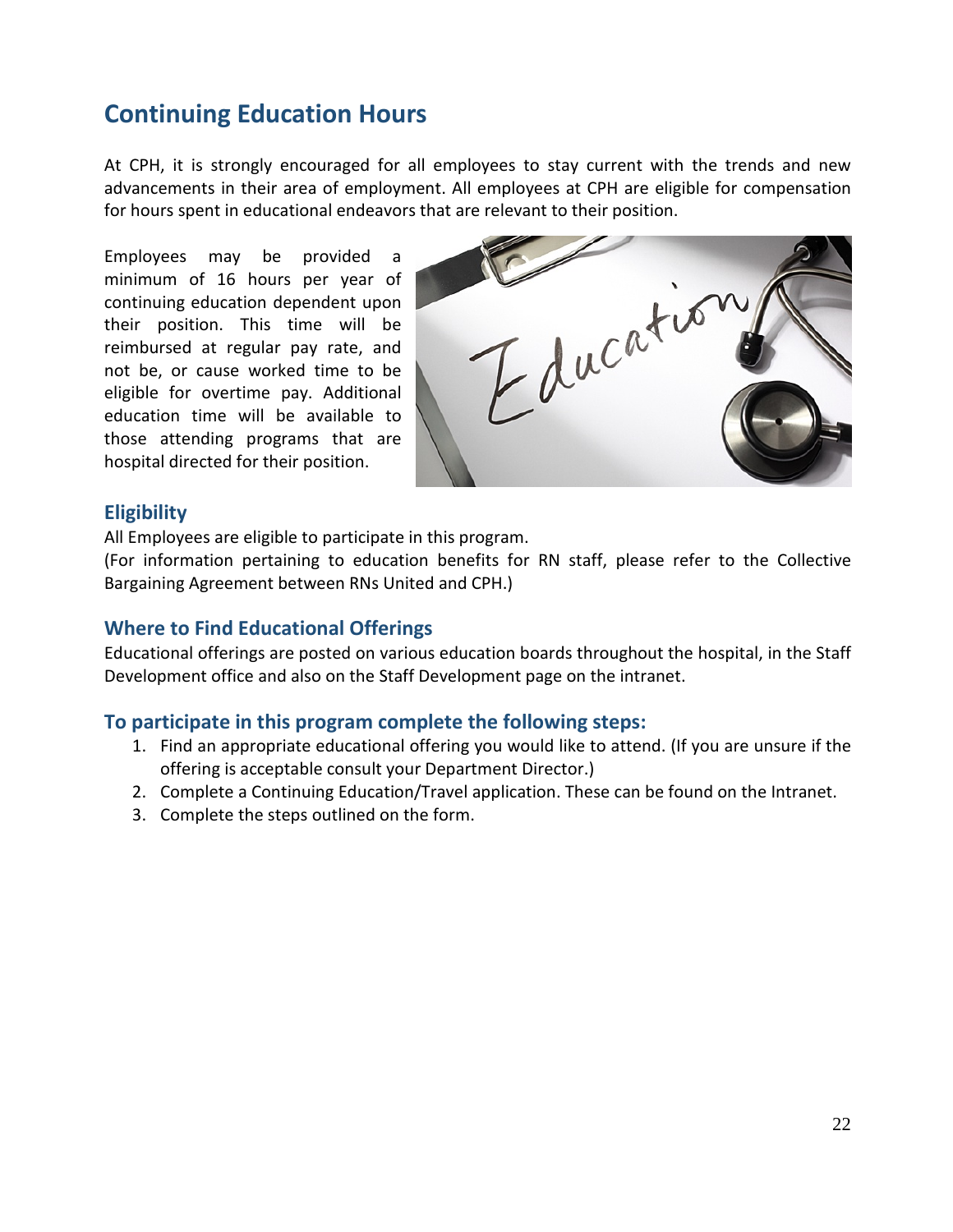## <span id="page-23-0"></span>**Life and Accidental Death & Dismemberment (AD&D) Insurance**

Life and AD&D insurance plan is administered by Cigna. This benefit pays in the event of your death or the death of an eligible dependent. The plan also pays a benefit if you or an eligible dependent loses a limb, vision, speech, and hearing or dies due to an accident.

### **Eligibility**

Full-time and part-time employees are eligible for benefits on the 1st of the month following 30 days of employment. You may also enroll during open enrollment which occurs each year during the months of May and June.

### **Company-Paid**

CPH pays the full cost to provide you with life and AD&D coverage equal to one times your annual pay if you are a full or part time employee.

### **Optional Life and AD&D Insurance**

- Employee Life: Optional life and AD&D insurance are available if you want more insurance than what CPH provides. Employees may elect coverage in \$10,000 increments to a maximum of \$700,000 or 7 times your annual salary, whichever is less. The Employee Guarantee Issue, at the time of initial enrollment is \$80,000. If you choose coverage beyond that you will be required to provide satisfactory evidence of good health. The amount of your benefit is reduced by 35% at age 65 and 50% at age 70.
- Spouse Life: You may choose to elect life and AD&D coverage for your spouse in increments of \$5,000. The Spouse Guarantee Issue at the time of initial enrollment is \$25,000. If you choose coverage beyond that you will be required to provide satisfactory evidence of good health.
- Child/Children Life: You may choose to elect life and AD&D coverage for your child or children amounts of \$1,000, \$5,000 or \$10,000 per eligible child.

Please refer to the Term Life and Accident Insurance booklet provided by Cigna for the Life and AD&D insurance rates.

**For complete information on the plan, including the enrollment process, please contact Human Resources.**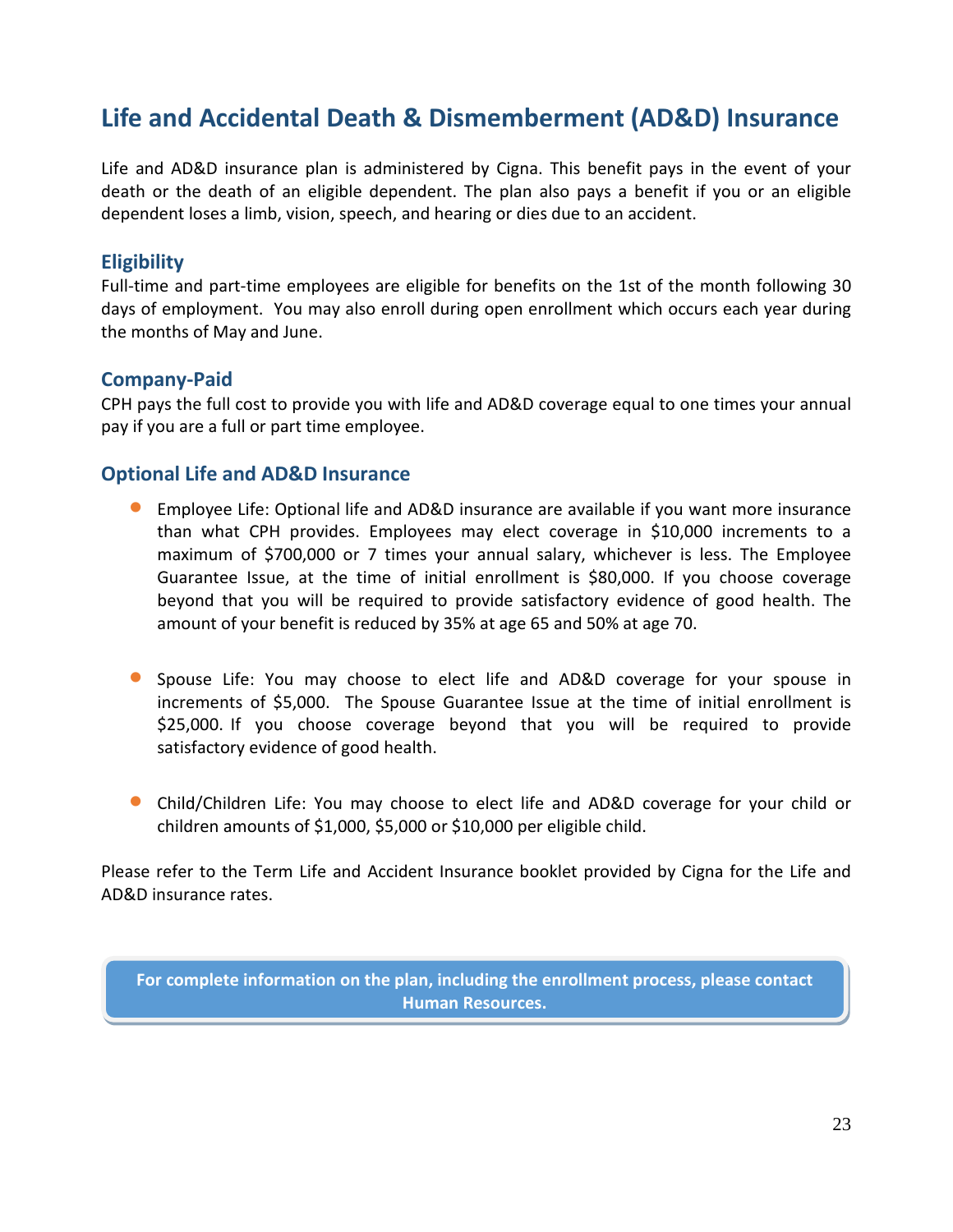## <span id="page-24-0"></span>**Short Term Disability**

The Short Term Disability Insurance benefit is available to all full or part time employees and will help secure your family's financial security in the event of your disability. The need for disability insurance protection depends on individual circumstances and financial situations. The Short Term Disability plan is administered by Cigna, and offers two levels of coverage.

- 1. The basic level, paid for by the hospital for all full or part time employees, provides a weekly benefit up to 70% of your covered weekly earnings – to the program maximum of \$200 per week.
- 2. The voluntary level allows you to change your maximum weekly benefit to \$1,000.



To receive benefits under this plan, you must be disabled

(as defined in the Short Term Disability Insurance booklet) as a result of a covered injury or sickness, and you must be under the appropriate care of a licensed, practicing physician when is qualified to treat your disability.

#### **When do I receive benefits?**

Before collecting benefits, you must satisfy the elimination period following your date of disability. For the plan offered at CPH, this period is 29 days for accident, 29 days for sickness of continuous disability.

#### **How much am I eligible to receive?**

On the 31st consecutive day of disability you are eligible to receive 70% of your weekly pay with a maximum of \$200 per week, or the amount of your voluntary coverage.

#### **How long will I receive benefits?**

Once you qualify for benefits under this plan, you continue to receive them until the end of the 22 week benefit period, or until you no longer qualify for benefits, whichever occurs first. Cigna will ask you to periodically furnish proof of your continued disability.

#### **How do I apply?**

Short term disability claims are initiated by phone. Contact Cigna directly at 800-362-4462.

\* Other benefits you receive may reduce the amount of disability benefits due to you. These may include, but are not limited to PTO/IAP, Workers Compensation, State Disability, Social Security and Retirement funds.

**For complete information on the plan, including the enrollment process, please contact Human Resources.**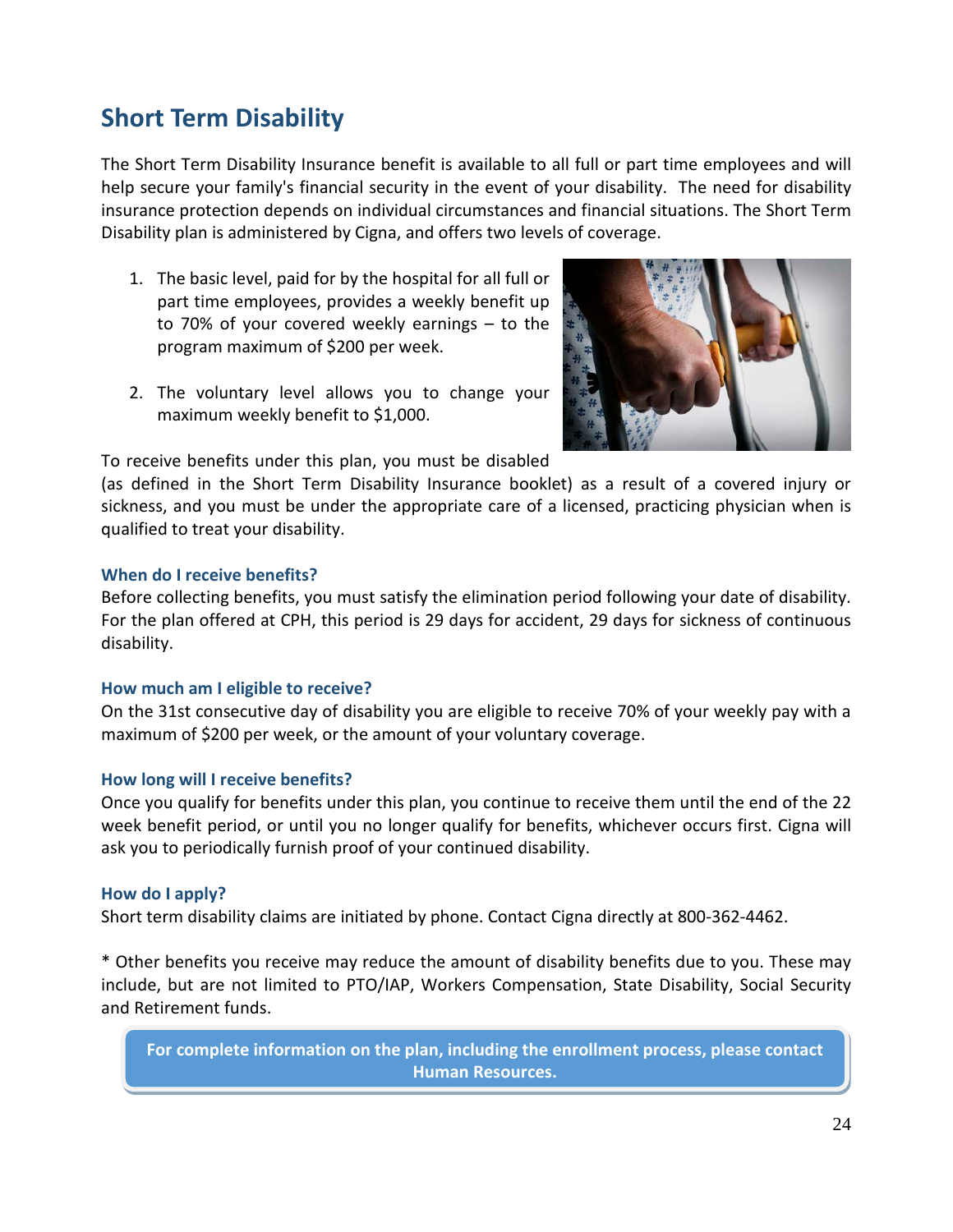## <span id="page-25-0"></span>**Long Term Disability**

Having adequate insurance coverage is not only the basis for a sound financial blueprint, it helps to provide the protection you need to ensure that your family, your home and your finances will be protected. To help ensure your financial wellness, all full and part time employees are invited to participate in the Long Term Disability plan administered by Cigna.

This benefit pays you up to 60% of your weekly pay, in the event that you experience a disabling injury or illness that lasts longer than the qualifying period. This is a group plan benefit, which means the premiums are very affordable at only \$0.22 per \$100 of coverage.

#### **When do I receive benefits?**

Long term disability benefits begin after a 180 day qualifying period.



#### **How long will my benefits last?**

The maximum duration of long term disability benefits is the earlier of 1) your normal projected retirement age, or 2) you are able to return to work.

### **What does Long Term Disability Insurance cover?**

This program covers disabling injuries or sicknesses that last beyond the elimination period, whether they occur on or off the job.

#### **How do I get started?**

Review the LTD Benefit Booklet to determine if you are interested in purchasing this coverage. Complete the enrollment form included in the booklet and return the form to Human Resources.

**For complete information on the plan, including the enrollment process, please contact Human Resources.**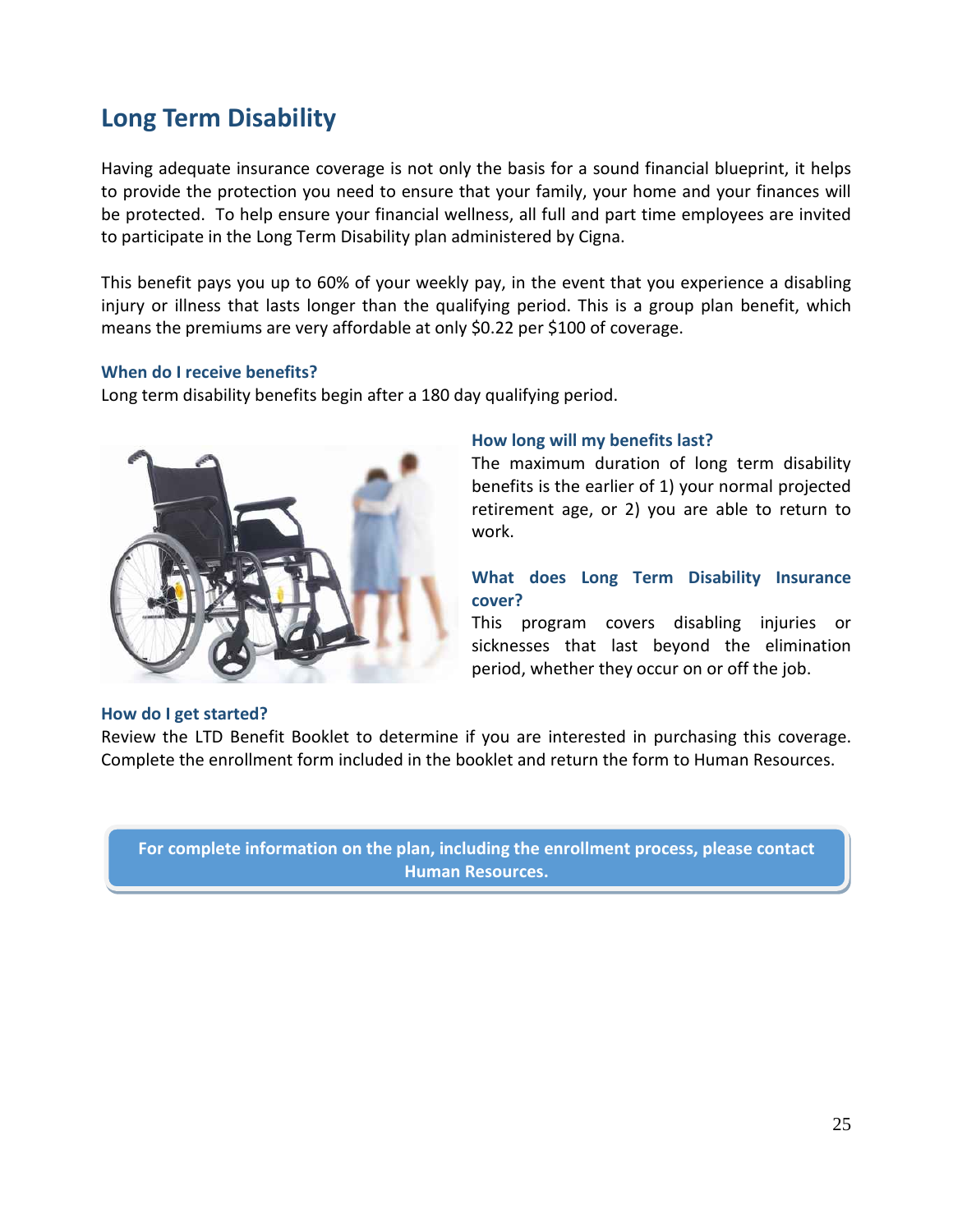## <span id="page-26-0"></span>**Employee Assistance Program**

The EAP (Employee Assistance Program) is a confidential counseling and referral service that can help you and your family successfully deal with life's challenges. The EAP can help with things like stress, anxiety, depression, relationship problems, job or work stress, parenting, alcohol and drugs, legal issues, and financial concerns.

EAP services are available to you at no cost, as your employer has prepaid these services. You have up to 3 counseling sessions available to you per calendar year.

#### **Get the care you need in these convenient and confidential ways:**

- Call **800-478-2812**, 24 hours a day 7 days a week and speak with an intake specialist who will assist you in accessing the information you need.
- Go online to **[www.magellanascend.com](http://www.magellanascend.com/)** where you can find several web-based programs, videos, on-demand learning opportunities, a self-referral process, and many articles on various health related topics, such as parenting, financial wellness, managing work and career, mental health, relationships, overcoming grief and depression, wellness and healthy living, coping with stress and anxiety, older adult resources, etc.
- App Library hosts convenient links to download mobile apps to help with anxiety management, insomnia, obsessive compulsive disorder and more.
- **•** The monthly newsletter and live webinar are featured on the homepage each month.

#### **Additional Program Benefits Provided at No Charge by Your Employer:**

Magellan Health is committed to supporting you through life's challenges. Legal or financial concerns can put considerable stress on an individual—and their family. Our relationship with CLC, Inc. (CLC) allows us to offer a wide range of legal and financial services and resources, easily accessed via telephone and through MagellanAscend.com.

#### <span id="page-26-1"></span>**Comprehensive Online Resources**

Through [www.Magellanascend.com,](http://www.magellanascend.com/) you have unlimited access to an easy to navigate legal and financial resource center.

You can use the site to obtain general information on a wide range of legal and financial topics, including many common issues. The site includes a legal library, mortgage and retirement calculators, over 5,000 state specific legal and financial forms, articles, and an e-mail form to request referral services.

The site also offers an interactive will preparation program free of charge. With online wills, you can easily create a will

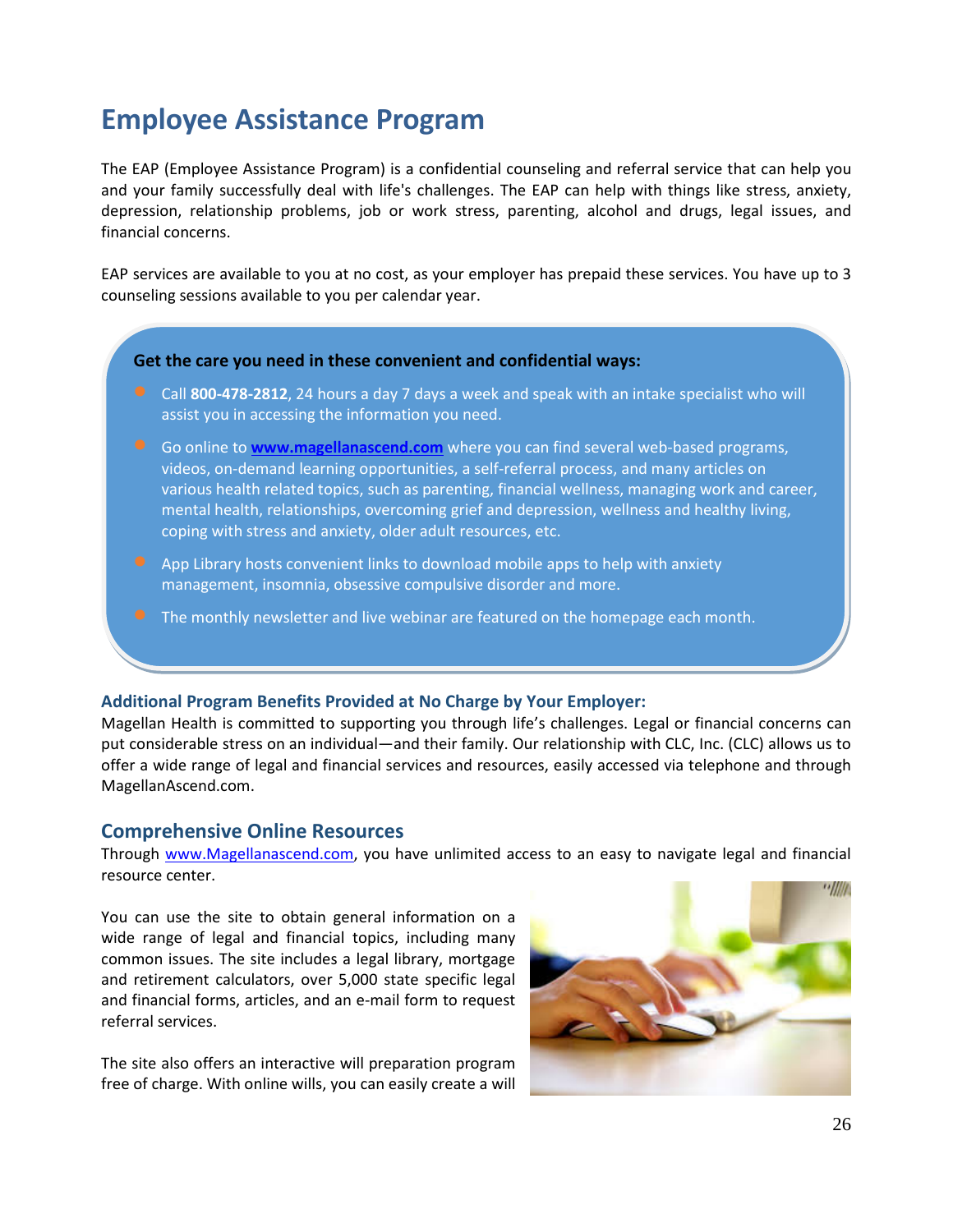in less than one-hour by selecting the kind of will and other documents they need, answering a few short questions, saving it, and then printing it out. It's fast, it's easy and comes with a complete set of instructions on how to properly sign and notarize the documents so that they are legally valid.

### <span id="page-27-0"></span>**Magellan Self-Screening System**

If you need help with mental health or substance abuse concerns but aren't ready to speak with a counselor, use the Magellan Self-Screening System. It's a confidential resource that allows you to get help and information via the phone or internet. Access MSSS by visiting [www.Magellanascend.com,](http://www.magellanascend.com/) or calling



your toll-free number and following the prompts to take the alcohol misuse or depression self-screening.

### <span id="page-27-1"></span>**LifeMart Discounts**

Life is expensive. LifeMart, a member discount program offered through this program, makes everyday life a little more affordable, and a lot more fun. Visit LifeMart through the EAP website to access hundreds of deals on nationally recognized brand-name products and services, all in one convenient location. And don't worry, access is free!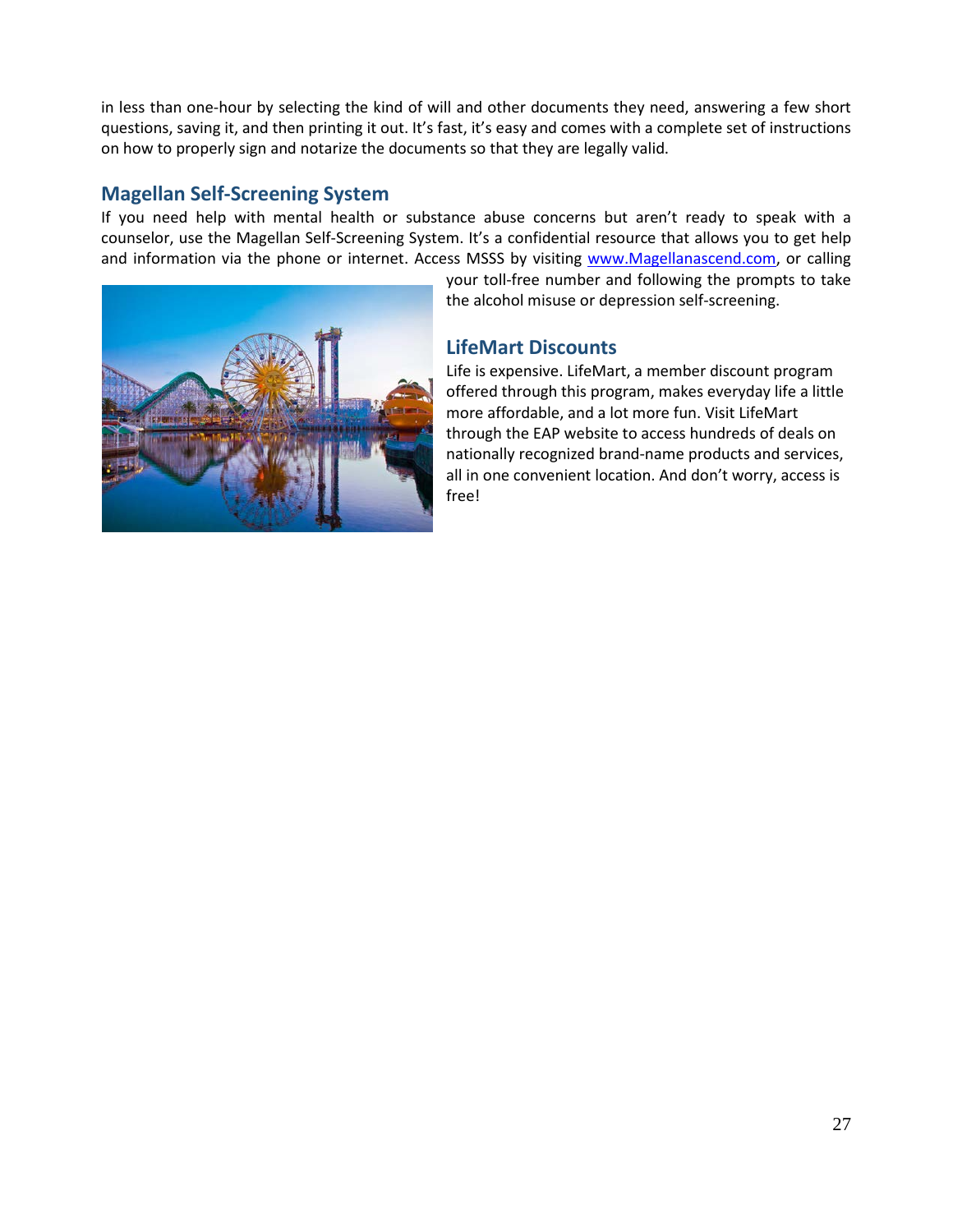# **Employee Benefits Summary**

<span id="page-28-0"></span>

| <b>Benefits</b>                                                                                                      | <b>Eligible Employees</b>                      | <b>When Eligible</b>                                                                                                                                               |  |  |  |
|----------------------------------------------------------------------------------------------------------------------|------------------------------------------------|--------------------------------------------------------------------------------------------------------------------------------------------------------------------|--|--|--|
|                                                                                                                      | <b>Insurance</b>                               |                                                                                                                                                                    |  |  |  |
| See plan document or Benefits Summary Booklet on the Human Resources intranet page for full details of plan coverage |                                                |                                                                                                                                                                    |  |  |  |
| <b>Medical/Dental/Vision/RX</b>                                                                                      | FT & PT Employees                              | $1st$ of the month following 30 days of employment                                                                                                                 |  |  |  |
| <b>Basic Group Life &amp;</b>                                                                                        | FT & PT Employees                              | 1 <sup>st</sup> of the month following 30 days of employment                                                                                                       |  |  |  |
| <b>Accident Insurance</b>                                                                                            |                                                | Employer-paid at 1x annual salary                                                                                                                                  |  |  |  |
| <b>Voluntary Term Life &amp;</b>                                                                                     | FT & PT Employees                              | 1 <sup>st</sup> of the month following 30 days of employment                                                                                                       |  |  |  |
| <b>Accident Insurance</b>                                                                                            |                                                |                                                                                                                                                                    |  |  |  |
| <b>Basic Short-Term Disability</b>                                                                                   | FT & PT employees                              | 1 <sup>st</sup> of the month following 30 days of employment                                                                                                       |  |  |  |
| <b>Voluntary Short-Term</b><br><b>Disability</b>                                                                     | FT & PT Employees                              | $1st$ of the month following 30 days of employment                                                                                                                 |  |  |  |
| <b>Voluntary Long-Term</b>                                                                                           | FT & PT Employees                              | 1 <sup>st</sup> of the month following 30 days of employment                                                                                                       |  |  |  |
| <b>Disability</b>                                                                                                    |                                                |                                                                                                                                                                    |  |  |  |
| <b>Health Care Flexible</b>                                                                                          | FT & PT Employees                              | $1st$ of the month following 30 days of employment                                                                                                                 |  |  |  |
| <b>Spending Account</b>                                                                                              |                                                |                                                                                                                                                                    |  |  |  |
| <b>Dependent Care Flexible</b>                                                                                       | FT & PT Employees                              | 1 <sup>st</sup> of the month following 30 days of employment                                                                                                       |  |  |  |
| <b>Spending Account</b>                                                                                              |                                                |                                                                                                                                                                    |  |  |  |
|                                                                                                                      |                                                |                                                                                                                                                                    |  |  |  |
|                                                                                                                      | <b>Retirement</b>                              |                                                                                                                                                                    |  |  |  |
| <b>Voluntary 403b, Pre Tax &amp;</b>                                                                                 | All Employees                                  | All employees are eligible to make contributions to                                                                                                                |  |  |  |
| <b>Roth</b>                                                                                                          |                                                | their retirement accounts from the start of                                                                                                                        |  |  |  |
|                                                                                                                      |                                                | employment                                                                                                                                                         |  |  |  |
| <b>403b Matching</b>                                                                                                 | FT & PT Employees                              | After completion of 1 year/1000 hours, employees                                                                                                                   |  |  |  |
|                                                                                                                      | working 1 year/1000                            | will begin receiving matching contributions of 100%                                                                                                                |  |  |  |
|                                                                                                                      | hours                                          | of their contribution up to 3% on Jan 1 or July 1,                                                                                                                 |  |  |  |
|                                                                                                                      |                                                | whichever is closer.                                                                                                                                               |  |  |  |
| <b>403b Discretionary</b>                                                                                            | FT & PT Employees                              | After completion of 1 year/1000 hours, employees                                                                                                                   |  |  |  |
|                                                                                                                      | working 1 year/1000                            | will begin receiving discretionary contributions of                                                                                                                |  |  |  |
|                                                                                                                      | hours                                          | 2% of their salary on Jan 1 or July 1, whichever is                                                                                                                |  |  |  |
|                                                                                                                      |                                                | closer.                                                                                                                                                            |  |  |  |
| <b>403b Auto Enrollment</b>                                                                                          | All Employees                                  | All employees are auto-enrolled into the 403b for a                                                                                                                |  |  |  |
|                                                                                                                      |                                                | contribution amount of 3%. Employees can opt-out                                                                                                                   |  |  |  |
|                                                                                                                      |                                                | or make changes at any time.                                                                                                                                       |  |  |  |
|                                                                                                                      | <b>Time Off</b>                                |                                                                                                                                                                    |  |  |  |
|                                                                                                                      | absences in Policy Manager on the CPH Intranet | See Policy CPGH.102.530 for full details on the Consolidated Leave guidelines (PTO/IAP) and Policy CPGH.102.180 Attendance and Timeliness for guidelines regarding |  |  |  |
| <b>Paid Time Off (PTO)</b>                                                                                           | FT & PT Employees*                             | Can be used for any purpose including holidays,                                                                                                                    |  |  |  |
|                                                                                                                      |                                                | vacations, family needs, personal business or                                                                                                                      |  |  |  |
|                                                                                                                      |                                                | personal illness. Recognized Holidays: New Years                                                                                                                   |  |  |  |
|                                                                                                                      |                                                | Day, Memorial Day, Independence Day, Labor Day,                                                                                                                    |  |  |  |
|                                                                                                                      |                                                | Thanksgiving, Christmas Eve and Christmas Day.                                                                                                                     |  |  |  |
| <b>Income Assurance</b>                                                                                              | FT & PT Employees*                             | Can be used for an employee or their children on                                                                                                                   |  |  |  |
| <b>Program (IAP)</b>                                                                                                 |                                                | the first 2 illness related absences of the calendar                                                                                                               |  |  |  |
|                                                                                                                      |                                                | year, non-elective outpatient surgery, admission to a                                                                                                              |  |  |  |
| hospital and following 32 consecutive hours of                                                                       |                                                |                                                                                                                                                                    |  |  |  |
|                                                                                                                      |                                                | absence for an injury or illness.                                                                                                                                  |  |  |  |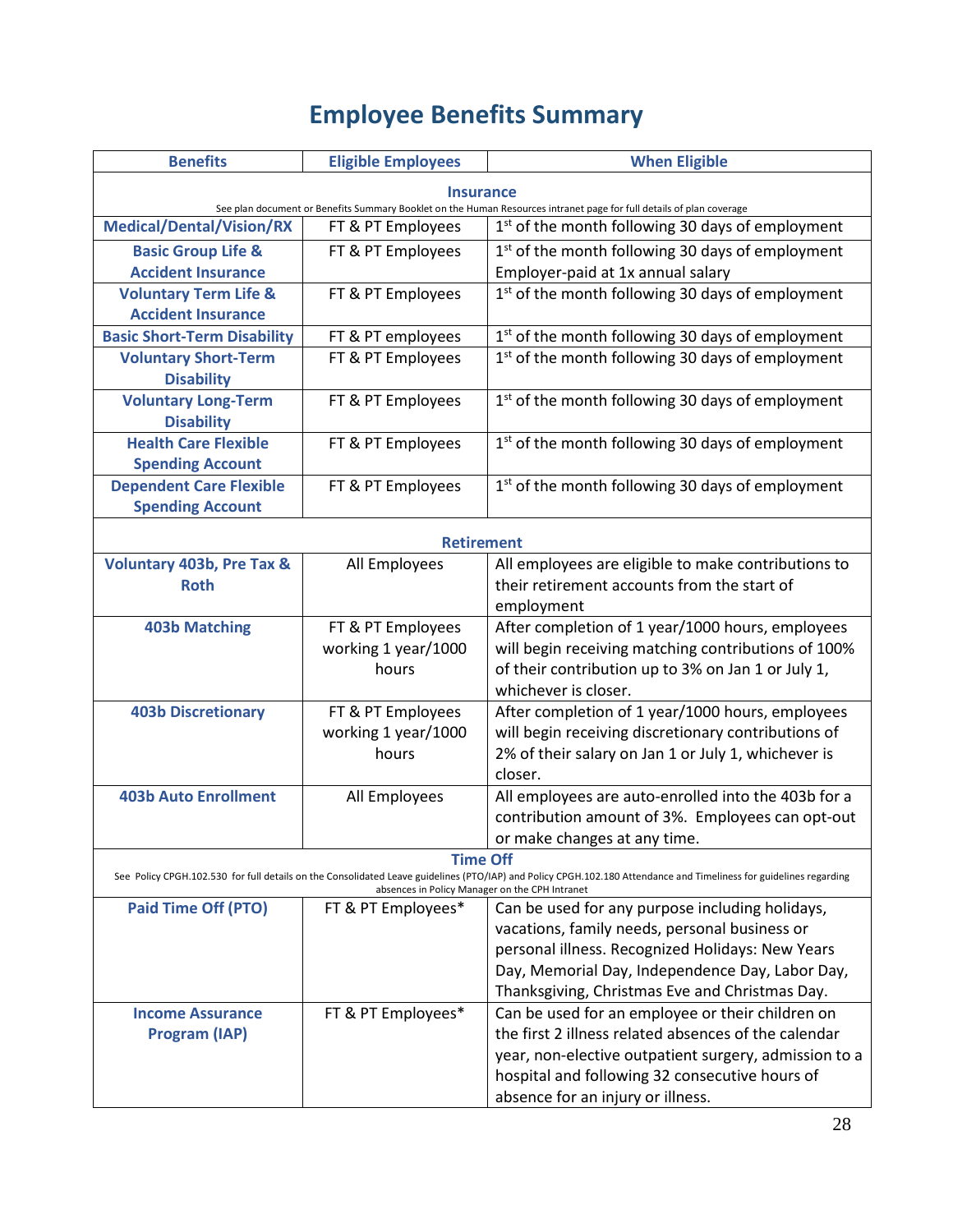| <b>Bereavement Leave</b>                 |  | FT & PT Employees           | Funeral Leave of 1 day is provided to attend the                                                                |            |  |
|------------------------------------------|--|-----------------------------|-----------------------------------------------------------------------------------------------------------------|------------|--|
|                                          |  |                             | service of a friend; bereavement leave of 3 days is                                                             |            |  |
|                                          |  |                             | provided for the death of an immediate family                                                                   |            |  |
|                                          |  |                             | member (see Policy CPGH.102.540 Leaves of Absence for more details).                                            |            |  |
|                                          |  | <b>PTO Earning Schedule</b> |                                                                                                                 |            |  |
| Plan in effect upon:                     |  | <b>Accrual per hour</b>     | Accrual per 80 hour pay                                                                                         | <b>Max</b> |  |
|                                          |  |                             | per pay period                                                                                                  |            |  |
| <b>Hire Date</b>                         |  | 0.08462                     | 6.77 Hours                                                                                                      | 264 Hours  |  |
| 1st Anniversary                          |  | 0.10385                     | 8.31 Hours                                                                                                      | 324 Hours  |  |
| 3 <sup>rd</sup> Anniversary              |  | 0.11538                     | 9.23 Hours                                                                                                      | 360 Hours  |  |
| 5 <sup>th</sup> Anniversary              |  | 0.12308                     | 9.85 Hours                                                                                                      | 384 Hours  |  |
| 7 <sup>th</sup> Anniversary              |  | 0.13077                     | <b>10.46 Hours</b>                                                                                              | 408 Hours  |  |
| 10 <sup>th</sup> Anniversary             |  | 0.13846                     | <b>11.08 Hours</b>                                                                                              | 432 Hours  |  |
| Exec Level 1                             |  | .123077                     | 9.8462 Hours                                                                                                    | 464 Hours  |  |
| Exec Level 2                             |  | .142308                     | 11.3846 Hours                                                                                                   | 524 Hours  |  |
| Exec Level 3                             |  | .161538                     | 12.9230 Hours                                                                                                   | 584 Hours  |  |
|                                          |  | <b>Education</b>            |                                                                                                                 |            |  |
|                                          |  |                             | See Policy CPGH.102.520 for full details regarding Educational Assistance in Policy Manager on the CPH Intranet |            |  |
| <b>Continuing Education</b>              |  | All Employees               | Receive 16-24 hours of continuing education (CE)                                                                |            |  |
|                                          |  |                             | annually to attend seminars or classes.                                                                         |            |  |
| <b>Educational Assistance</b>            |  | FT & PT                     | Employees may apply for tuition assistance to<br>further develop their skills and/or enhance their              |            |  |
|                                          |  | Employees                   |                                                                                                                 |            |  |
|                                          |  |                             | knowledge. FT employees are eligible for up to                                                                  |            |  |
|                                          |  |                             | \$2500 annually; PT employees are eligible for up to                                                            |            |  |
|                                          |  |                             | \$1250 annually. Must have completed one year of<br>employment to eligible.                                     |            |  |
|                                          |  | <b>Other</b>                |                                                                                                                 |            |  |
| <b>Employee Assistance Program (EAP)</b> |  | All Employees               |                                                                                                                 |            |  |
|                                          |  |                             | All employees and their immediate family members<br>are able to directly access CPH's EAP program               |            |  |
|                                          |  |                             | administered by Magellan Health. The EAP was                                                                    |            |  |
|                                          |  |                             | established to provide employee with confidential                                                               |            |  |
|                                          |  |                             | professional counseling for personal, marital, family,                                                          |            |  |
|                                          |  |                             | financial, or job related problems. CPH covers the                                                              |            |  |
|                                          |  |                             | cost of the initial intake assessment and up to two                                                             |            |  |
|                                          |  |                             | follow-up visits. (For more details see Policy CPGH.102.570 Employee                                            |            |  |
|                                          |  |                             | Assistance Program in Policy Manager on the CPH intranet.)                                                      |            |  |
| <b>Employee Discounts</b>                |  | All Employees               | Discounts are provided in the CPH Food Court with                                                               |            |  |
|                                          |  |                             | CPH photo identification. Other discounts for hotels                                                            |            |  |
|                                          |  |                             | or car rentals may be found on the HR page on the                                                               |            |  |
|                                          |  |                             | CPH intranet.                                                                                                   |            |  |
|                                          |  |                             |                                                                                                                 |            |  |

<span id="page-29-0"></span>\*No waiting period, may be used upon accrual.